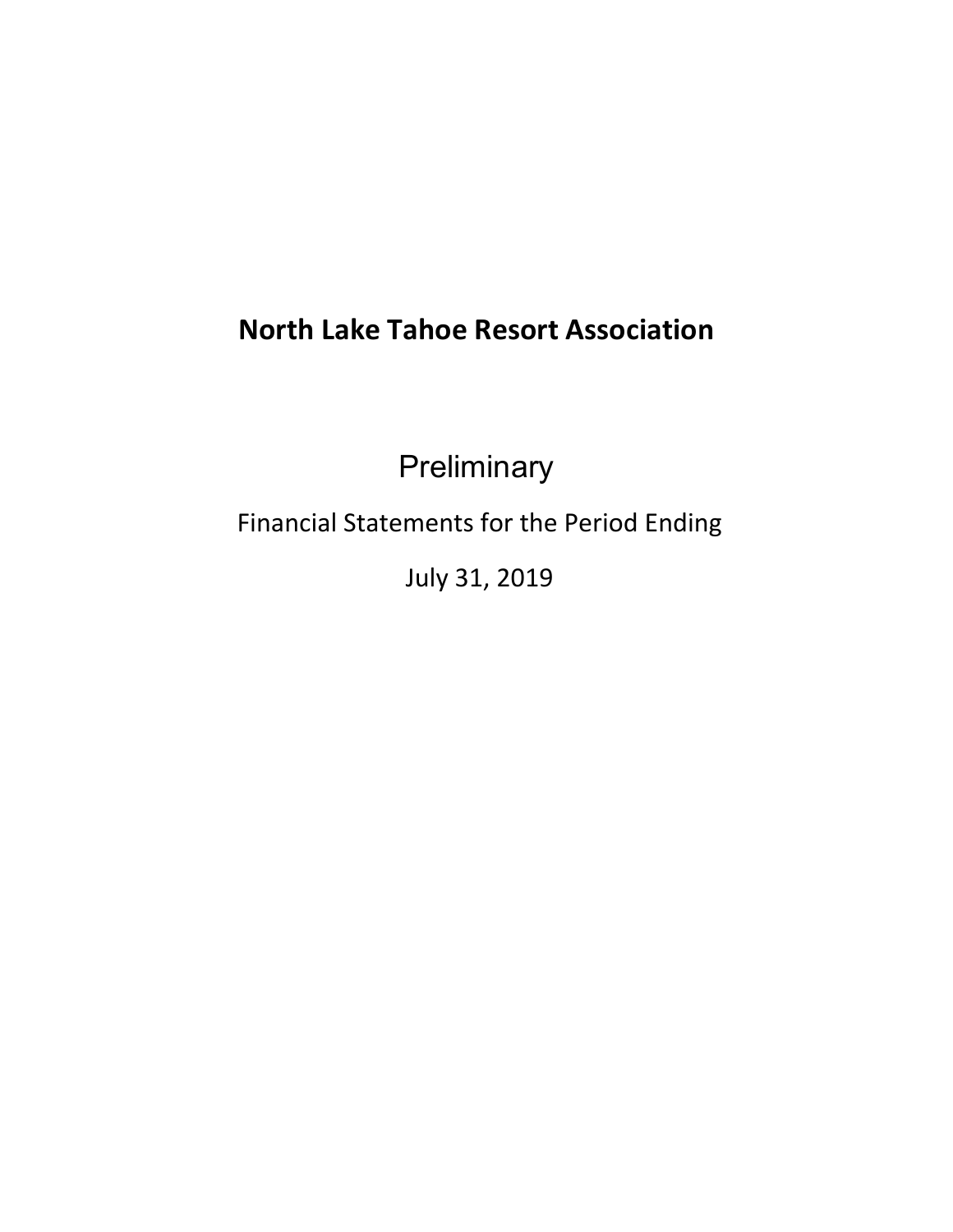## North Lake Tahoe Resort Association Balance Sheet Accrual Basis **Accrual Basis** As of July 31, 2019

|                                                                          | Jul 31, 19       | Jul 31, 18       | \$ Change    | % Change    |
|--------------------------------------------------------------------------|------------------|------------------|--------------|-------------|
| <b>ASSETS</b>                                                            |                  |                  |              |             |
| <b>Current Assets</b>                                                    |                  |                  |              |             |
| <b>Checking/Savings</b>                                                  |                  |                  |              |             |
| 1001-00 $\cdot$ Petty Cash                                               | 400              | 189              | 211          | 112%        |
| 1003-00 Cash - Operations BOTW #6712                                     | 805,824          | 701,932          | 103,891      | 15%<br>291% |
| 1007-00 · Cash - Payroll BOTW #7421                                      | 42,282<br>50,250 | 10,813<br>50,175 | 31,469<br>75 | 0%          |
| 1008-00 Marketing Reserve - Plumas<br>1009-00 Cash Flow Reserve - Plumas | 100,667          | 100,466          | 201          | 0%          |
| 1071-00 · Payroll Reserves BOTW #8163                                    | 29,582           | 29,582           | $\Omega$     | 0%          |
| 1080-00 · Special Events BOTW #1626                                      | 135,201          | 83,406           | 51,795       | 62%         |
| 10950 · Cash in Drawer                                                   | 392              | 302              | 90           | 30%         |
| <b>Total Checking/Savings</b>                                            | 1,164,597        | 976,864          | 187.733      | 19%         |
| <b>Accounts Receivable</b>                                               |                  |                  |              |             |
| 1200-00 Quickbooks Accounts Receivable                                   | 27,803           | 22,823           | 4,980        | 22%         |
| 1290-00 - A/R - TOT                                                      | 680,210          | 285,445          | 394,765      | 138%        |
|                                                                          |                  |                  |              |             |
| <b>Total Accounts Receivable</b>                                         | 708,014          | 308,268          | 399,745      | 130%        |
| <b>Other Current Assets</b>                                              |                  |                  |              |             |
| 1200-99 AR Other                                                         | 30               | (41)             | 71           | 174%        |
| 1201-00 Member Accounts Receivable                                       |                  |                  |              |             |
| 1201-01 Member AR - Member Dues                                          | 13,935           | 15,745           | (1, 810)     | (12)%       |
| 1201-03 Member AR - Other                                                | 2,610            | 0                | 2,610        | 100%        |
| 1201-00 Member Accounts Receivable - Other                               | 0                | 2,390            | (2,390)      | (100)%      |
| Total 1201-00 Member Accounts Receivable                                 | 16,545           | 18,135           | (1,590)      | (9)%        |
| 1201-02 · Allowance for Doubtful Accounts                                | (2, 775)         | (2,500)          | (275)        | (11)%       |
| 12100 · Inventory Asset                                                  |                  |                  |              |             |
| 25300 Gift Cards Outstanding                                             | 15               | 0                | 15           | 100%        |
| 12100 · Inventory Asset - Other                                          | 25,796           | 26,265           | (469)        | (2)%        |
| Total 12100 · Inventory Asset                                            | 25,811           | 26,265           | (454)        | (2)%        |
| 1299 · Receivable from NLTMC                                             | 5,661            | 5,649            | 12           | 0%          |
| 1490-00 Security Deposits                                                | 1,610            | 1,250            | 360          | 29%         |
| <b>Total Other Current Assets</b>                                        | 46,882           | 48,758           | (1,876)      | (4)%        |
| <b>Total Current Assets</b>                                              | 1,919,492        | 1,333,891        | 585,602      | 44%         |
| <b>Fixed Assets</b>                                                      |                  |                  |              |             |
| 1700-00 Furniture & Fixtures                                             | 68,768           | 68,768           | 0            | 0%          |
| 1701-00 · Accum. Depr. - Furn & Fix                                      | (68, 768)        | (68, 768)        | 0            | 0%          |
| 1740-00 Computer Equipment                                               | 8,436            | 8,436            | 0            | 0%          |
| 1741-00 · Accum. Depr. - Computer Equip                                  | (8, 435)         | (8, 435)         | 0            | $0\%$       |
| 1750-00 Computer Software                                                | 21,520           | 21,520           | 0            | 0%          |
| 1751-00 · Accum. Amort. - Software                                       | (20, 231)        | (18, 629)        | (1,602)      | (9)%        |
| 1770-00 · Leasehold Improvements                                         | 24,284           | 24,284           | 0            | 0%          |
| 1771-00 · Accum. Amort - Leasehold Impr                                  | (24, 284)        | (24, 284)        | 0            | 0%          |
| <b>Total Fixed Assets</b>                                                | 1,289            | 2,892            | (1,602)      | (55)%       |
| <b>Other Assets</b>                                                      |                  |                  |              |             |
| 1400-00 · Prepaid Expenses                                               |                  |                  |              |             |
| 1410-00 Prepaid Insurance                                                | 14,833           | 8,666            | 6,166        | 71%         |
| 1430-00 · Prepaid 1st Class Postage                                      | 100              | 1,000            | (900)        | (90)%       |
| 1400-00 · Prepaid Expenses - Other                                       | 5,193            | 16,402           | (11,209)     | (68)%       |
| Total 1400-00 · Prepaid Expenses                                         | 20,126           | 26,069           | (5,942)      | (23)%       |
| <b>Total Other Assets</b>                                                | 20,126           | 26,069           | (5,942)      | (23)%       |
| <b>TOTAL ASSETS</b>                                                      | 1,940,908        | 1,362,851        | 578,057      | 42%         |
| <b>LIABILITIES &amp; EQUITY</b><br>Liabilities                           |                  |                  |              |             |

Current Liabilities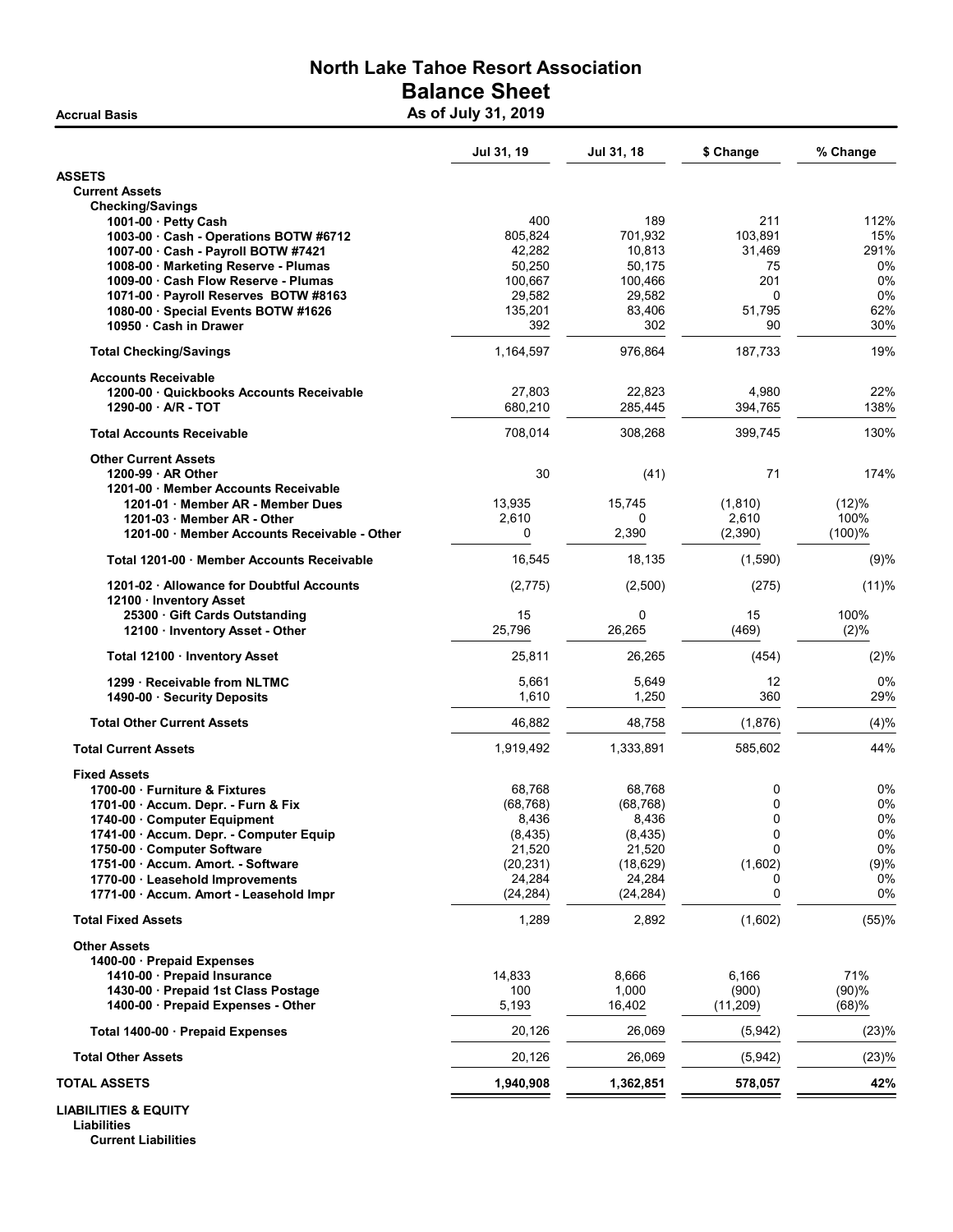## North Lake Tahoe Resort Association Balance Sheet Accrual Basis **Accrual Basis** As of July 31, 2019

|                                                       | Jul 31, 19  | Jul 31, 18 | \$ Change | % Change |
|-------------------------------------------------------|-------------|------------|-----------|----------|
| <b>Accounts Payable</b><br>2000-00 · Accounts Payable | 516,031     | 12,747     | 503,285   | 3,948%   |
|                                                       |             |            |           |          |
| <b>Total Accounts Payable</b>                         | 516,031     | 12,747     | 503,285   | 3,948%   |
| <b>Credit Cards</b>                                   |             |            |           |          |
| 2080-00 Bank of the West - Master Cards               |             |            |           |          |
| 2080-02 MC_6765_Jason                                 | 0           | 15         | (15)      | (100)%   |
| 2080-10 MC_9495_AI                                    | 0           | 555        | (555)     | (100)%   |
| 2080-11 MC 3978 Amber                                 | 0           | 1,506      | (1,506)   | (100)%   |
| 2080-13 MC_6903_Cindy                                 | 0           | 1,568      | (1, 568)  | (100)%   |
| 2080-14 MC 6193 Daphne                                | 0           | 761        | (761)     | (100)%   |
| Total 2080-00 Bank of the West - Master Cards         | 0           | 4,405      | (4, 405)  | (100)%   |
| <b>Total Credit Cards</b>                             | $\mathbf 0$ | 4,405      | (4, 405)  | (100)%   |
| <b>Other Current Liabilities</b>                      |             |            |           |          |
| 21000 · Salaries/Wages/Payroll Liabilit               |             |            |           |          |
| 2100-00 · Salaries / Wages Payable                    | 26,370      | 45,965     | (19, 595) | (43)%    |
| 2101-00 Incentive Payable                             | 63,651      | 47,961     | 15,690    | 33%      |
| 2102-00 Commissions Payable                           | 10,249      | 6,898      | 3,351     | 49%      |
| 2120-00 · Empl. Federal Tax Payable                   | 11,473      | 5,421      | 6,052     | 112%     |
| 2175-00 · 401 (k) Plan                                | 5,379       | 1,420      | 3,958     | 279%     |
| 2180-00 · Estimated PTO Liability                     | 52,993      | 49,004     | 3,988     | 8%       |
| Total 21000 · Salaries/Wages/Payroll Liabilit         | 170,114     | 156,670    | 13,445    | 9%       |
| 2190-00 · Sales and Use Tax Payable                   |             |            |           |          |
| 2195-00 · Use Tax Payable                             | 1,331       | 943        | 389       | 41%      |
| 25500 * Sales Tax Payable                             | 3,349       | 3,217      | 132       | 4%       |
| 2190-00 · Sales and Use Tax Payable - Other           | 3           | 0          | 3         | 100%     |
| Total 2190-00 · Sales and Use Tax Payable             | 4,683       | 4,159      | 524       | 13%      |
| 2250-00 · Accrued Expenses                            | 45,946      | 49,521     | (3, 575)  | (7)%     |
| 2400-42 Marketing Co-op                               | 0           | 1,000      | (1,000)   | (100)%   |
| 2400-60 · Deferred Revenue- Member Dues               | 63,325      | 65,935     | (2,609)   | (4)%     |
| 2500-00 Deferred Revenue - TMBC                       | 840         | 535        | 305       | 57%      |
| 2651-00 Deferred Rev - Conference                     | $\Omega$    | 8,525      | (8, 525)  | (100)%   |
| 2700-00 Deferred Rev. County                          | 700,610     | 350,305    | 350,305   | 100%     |
| 2800-00 · Suspense                                    | 0           | 4,202      | (4,202)   | (100)%   |
| 2900-00 · Due To/From County of Placer                | (5,638)     | 229,432    | (235,070) | (103)%   |
| <b>Total Other Current Liabilities</b>                | 979,881     | 870,284    | 109,596   | 13%      |
| <b>Total Current Liabilities</b>                      | 1,495,912   | 887,436    | 608,476   | 69%      |
| <b>Total Liabilities</b>                              | 1,495,912   | 887,436    | 608,476   | 69%      |
|                                                       |             |            |           |          |
| <b>Equity</b><br>32000 Unrestricted Net Assets        | (14, 698)   | (11,669)   | (3,029)   | (26)%    |
|                                                       |             |            |           | 0%       |
| 3300-11 · Designated Marketing Reserve                | 275,755     | 275,755    | 0<br>0    | 0%       |
| 3301 Cash Flow Reserve                                | 100,248     | 100,248    | 0         | 0%       |
| 3302 · Marketing Cash Reserve                         | 50,018      | 50,018     |           |          |
| <b>Net Income</b>                                     | 33,673      | 61,062     | (27, 389) | (45)%    |
| <b>Total Equity</b>                                   | 444,996     | 475,414    | (30, 418) | (6)%     |
| TOTAL LIABILITIES & EQUITY                            | 1,940,908   | 1,362,851  | 578,057   | 42%      |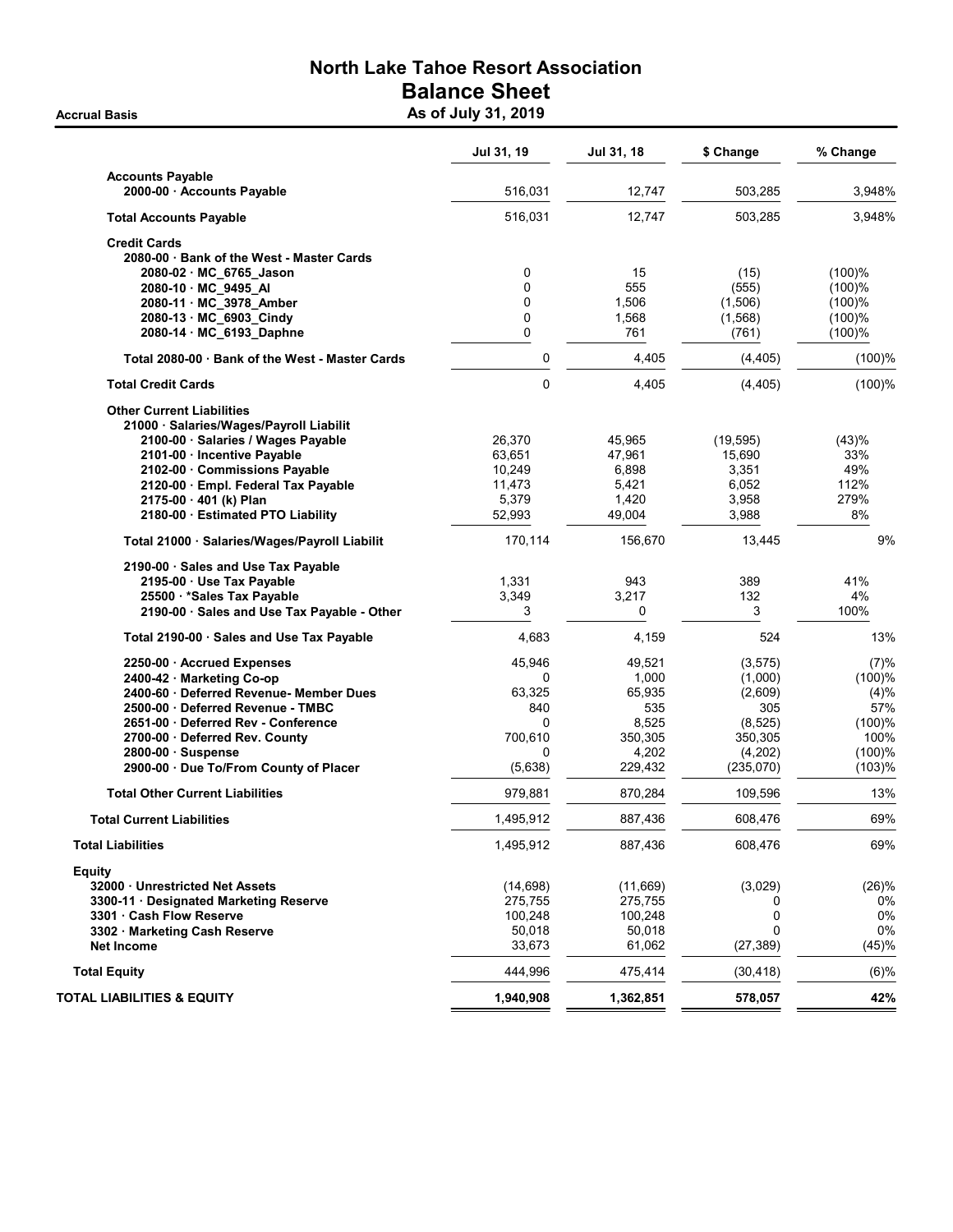# North Lake Tahoe Resort Association Profit & Loss<br>July 2019

**Accrual Basis** 

|                                                                     | <b>Jul 19</b> | Jul 18  | \$ Change | % Change |
|---------------------------------------------------------------------|---------------|---------|-----------|----------|
| <b>Ordinary Income/Expense</b><br>Income                            |               |         |           |          |
| 4050-00 County of Placer TOT Funding                                | 588,077       | 535,445 | 52,632    | 10%      |
| 4200-00 · Membership Dues Revenue                                   | 11,093        | 11,008  | 85        | 1%       |
| 4205-00 Conference Dues<br>4250-00 · Revenues-Membership Activities | 0             | 825     | $-825$    | $-100%$  |
| 4251-00 Tues AM Breakfast Club                                      | $\mathbf 0$   | 75      | -75       | $-100%$  |
| 4250-00 · Revenues-Membership Activities - Other                    | 600           | 160     | 440       | 275%     |
| Total 4250-00 · Revenues-Membership Activities                      | 600           | 235     | 365       | 155%     |
| 4600-00 Commissions                                                 |               |         |           |          |
| 4601-00 Commissions - South Shore                                   | 6,563         | 0       | 6,563     | 100%     |
| 4600-00 Commissions - Other                                         | 681           | 2,805   | $-2,124$  | -76%     |
| Total 4600-00 Commissions                                           | 7,245         | 2,805   | 4,439     | 158%     |
| 46000 Merchandise Sales                                             |               |         |           |          |
| 4502-00 Non-Retail VIC income                                       | 20            | 425     | $-405$    | -95%     |
| 46000 Merchandise Sales - Other                                     | 14,354        | 17,178  | $-2,824$  | -16%     |
| Total 46000 · Merchandise Sales                                     | 14.374        | 17,603  | $-3,229$  | $-18%$   |
| <b>Total Income</b>                                                 | 621,388       | 567,921 | 53,467    | 9%       |
| <b>Gross Profit</b>                                                 | 621,388       | 567,921 | 53,467    | 9%       |
| <b>Expense</b>                                                      |               |         |           |          |
| 5000-00 · Salaries & Wages                                          |               |         |           |          |
| 5010-00 · Sales Commissions                                         | 1,876         | 4,609   | $-2,733$  | -59%     |
| 5020-00 · P/R - Tax Expense                                         | 5,803         | 7,383   | $-1,580$  | $-21%$   |
| 5030-00 · P/R - Health Insurance Expense                            | 7,937         | 4,605   | 3,332     | 72%      |
| 5040-00 P/R - Workmans Comp                                         | 447           | 0       | 447       | 100%     |
| 5060-00 $\cdot$ 401 (k)                                             | 2,752         | 2,750   | 3         | 0%       |
| 5070-00 Other Benefits and Expenses                                 | 155           | 516     | -361      | $-70%$   |
| 5000-00 · Salaries & Wages - Other                                  | 78,597        | 89,324  | $-10,727$ | $-12%$   |
| Total 5000-00 · Salaries & Wages                                    | 97,568        | 109,187 | $-11,619$ | $-11%$   |
| 5100-00 Rent                                                        |               |         |           |          |
| 5110-00 Utilities                                                   | 977           | 1,020   | -43       | -4%      |
| 5140-00 Repairs & Maintenance                                       | 187           | 510     | $-324$    | $-63%$   |
| 5150-00 · Office - Cleaning                                         | 550           | 0       | 550       | 100%     |
| 5100-00 · Rent - Other                                              | 13,058        | 12,780  | 278       | 2%       |
| Total 5100-00 · Rent                                                | 14,772        | 14,311  | 461       | 3%       |
| 5310-00 · Telephone                                                 |               |         |           |          |
| 5320-00 · Telephone                                                 | 1,809         | 3,952   | $-2,142$  | $-54%$   |
| 5350-00 · Internet                                                  | 0             | 25      | $-25$     | $-100%$  |
| Total 5310-00 · Telephone                                           | 1,809         | 3,977   | $-2,167$  | $-55%$   |
| 5420-00 Mail - USPS                                                 | 100           | 21      | 79        | 382%     |
| 5510-00 · Insurance/Bonding<br>$5520-00$ · Supplies                 | 730           | 264     | 466       | 176%     |
| 5525-00 · Supplies- Computer <\$1000                                | 10            | 260     | -250      | -96%     |
| 5520-00 Supplies - Other                                            | 2,063         | 1,143   | 920       | 81%      |
| Total 5520-00 · Supplies                                            | 2,073         | 1,403   | 670       | 48%      |
| 5610-00 Depreciation                                                | 118           | 149     | $-31$     | $-21%$   |
| 5700-00 · Equipment Support & Maintenance                           | 0             | 10      | $-10$     | $-100%$  |
| 5710-00 · Taxes, Licenses & Fees                                    | 816           | 522     | 294       | 56%      |
| 5740-00 · Equipment Rental/Leasing                                  | 1,108         | 170     | 938       | 551%     |
| 5850-00 Artist of Month - Commissions                               | 726           | 180     | 546       | 304%     |
| 5900-00 Professional Fees                                           |               |         |           |          |
| 5910-00 · Professional Fees - Attorneys                             | 0             | 840     | -840      | $-100%$  |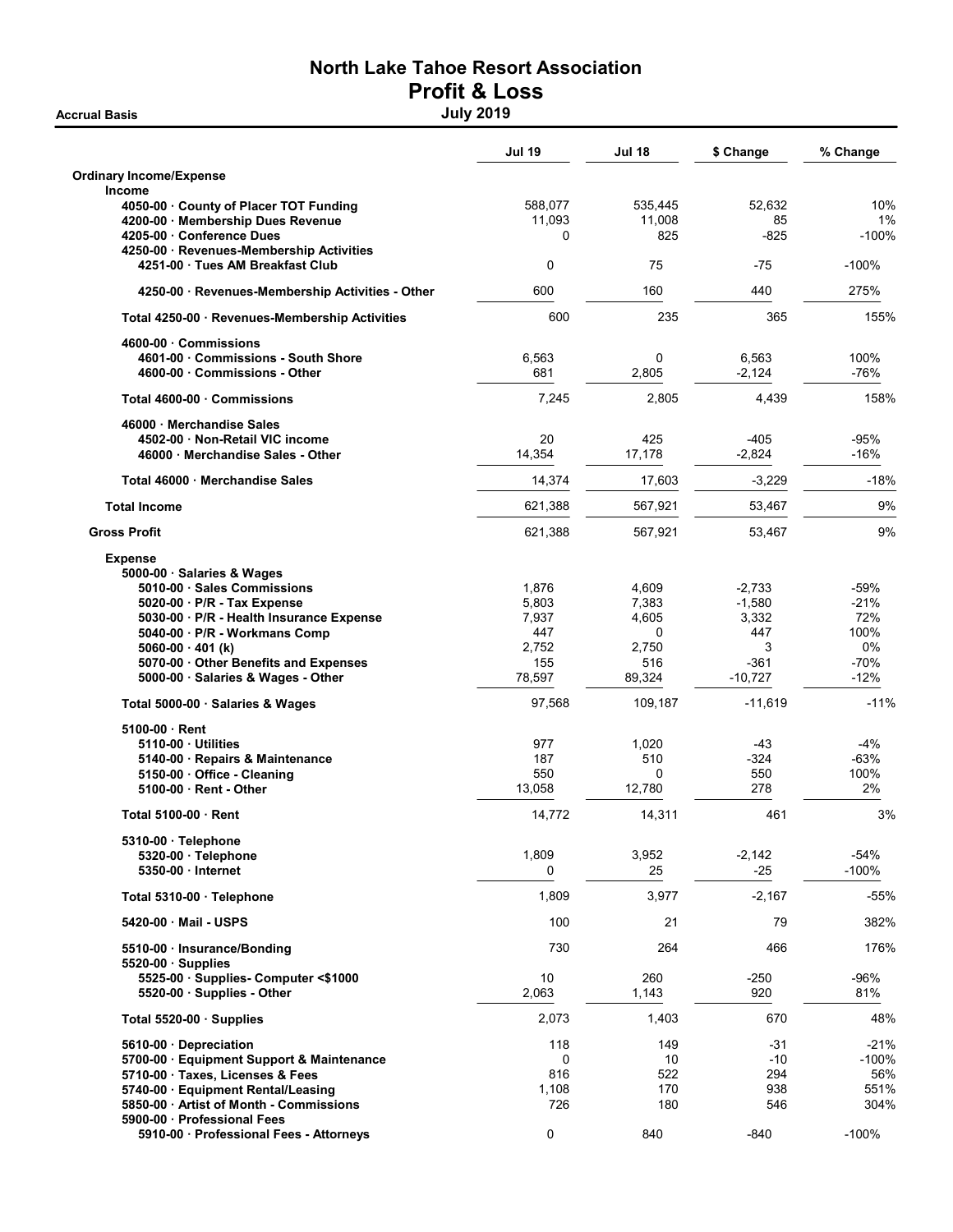# North Lake Tahoe Resort Association Profit & Loss<br>July 2019

**Accrual Basis** 

|                                                                                                                                                                                                             | <b>Jul 19</b>                                   | <b>Jul 18</b>                             | \$ Change                                        | % Change                                                 |
|-------------------------------------------------------------------------------------------------------------------------------------------------------------------------------------------------------------|-------------------------------------------------|-------------------------------------------|--------------------------------------------------|----------------------------------------------------------|
| 5921-00 Professional Fees - Other                                                                                                                                                                           | 10,148                                          | 0                                         | 10,148                                           | 100%                                                     |
| Total 5900-00 · Professional Fees                                                                                                                                                                           | 10,148                                          | 840                                       | 9,308                                            | 1,108%                                                   |
| 6420-00 Events<br>6420-01 · Sponsorships<br>$6421-06$ · Spartan                                                                                                                                             | 250,000                                         | 250,000                                   | 0                                                | 0%                                                       |
|                                                                                                                                                                                                             | 250,000                                         | 250,000                                   | $\mathbf 0$                                      | 0%                                                       |
| Total 6420-01 · Sponsorships                                                                                                                                                                                |                                                 |                                           |                                                  |                                                          |
| 6424-00 Event Operation Expenses                                                                                                                                                                            | 0                                               | 1,374                                     | $-1,374$                                         | $-100%$                                                  |
| Total 6420-00 Events                                                                                                                                                                                        | 250,000                                         | 251,374                                   | $-1,374$                                         | $-1%$                                                    |
| 6423-00 Membership Activities<br>6434-00 Community Awards Dinner<br>6436-00 Membership - Wnt/Sum Rec Lunch<br>6442-00 Public Relations/Website<br>6423-00 Membership Activities - Other                     | 285<br>318<br>315<br>570                        | 0<br>0<br>580<br>0                        | 285<br>318<br>$-265$<br>570                      | 100%<br>100%<br>$-46%$<br>100%                           |
| Total 6423-00 · Membership Activities                                                                                                                                                                       | 1,488                                           | 580                                       | 908                                              | 156%                                                     |
| 6730-00 · Marketing Cooperative/Media<br>6742-00 · Non-NLT Co-Op Marketing Program                                                                                                                          | 195,584<br>729                                  | 111,384<br>1,282                          | 84,200<br>$-553$                                 | 76%<br>-43%                                              |
| 6743-00 · BACC Marketing Programs<br>6743-05 · Peak Your Adventure                                                                                                                                          | $-1,000$                                        | 0                                         | $-1,000$                                         | -100%                                                    |
| Total 6743-00 · BACC Marketing Programs                                                                                                                                                                     | $-1,000$                                        | $\mathbf 0$                               | $-1,000$                                         | $-100%$                                                  |
| 8100-00 Cost of Goods Sold<br>51100 Freight and Shipping Costs<br>52500 · Purchase Discounts<br>59900 · POS Inventory Adjustments<br>8100-00 · Cost of Goods Sold - Other                                   | 218<br>0<br>10<br>7,268                         | 212<br>$-15$<br>-48<br>8,797              | 7<br>15<br>57<br>$-1,528$                        | 3%<br>100%<br>120%<br>$-17%$                             |
| Total 8100-00 Cost of Goods Sold                                                                                                                                                                            | 7,496                                           | 8,946                                     | $-1,450$                                         | $-16%$                                                   |
| 8200-00 Associate Relations<br>8300-00 Board Functions<br>8500-00 Credit Card Fees<br>8700-00 · Automobile Expenses<br>8750-00 Meals/Meetings<br>8810-00 Dues & Subscriptions<br>$8920-00$ $\cdot$ Bad Debt | 100<br>0<br>633<br>220<br>121<br>1,211<br>1,188 | 627<br>96<br>529<br>331<br>77<br>623<br>0 | -527<br>-96<br>103<br>-111<br>44<br>588<br>1,188 | $-84%$<br>$-100%$<br>20%<br>$-33%$<br>57%<br>94%<br>100% |
| <b>Total Expense</b>                                                                                                                                                                                        | 587,738                                         | 506,882                                   | 80,856                                           | 16%                                                      |
| <b>Net Ordinary Income</b>                                                                                                                                                                                  | 33,650                                          | 61,039                                    | -27,389                                          | $-45%$                                                   |
| <b>Other Income/Expense</b><br><b>Other Income</b>                                                                                                                                                          |                                                 |                                           |                                                  |                                                          |
| 4700-00 · Revenues- Interest & Investment                                                                                                                                                                   | 24                                              | 23                                        | 0                                                | 0%                                                       |
| <b>Total Other Income</b>                                                                                                                                                                                   | 24                                              | 23                                        | 0                                                | 0%                                                       |
| <b>Net Other Income</b>                                                                                                                                                                                     | 24                                              | 23                                        | 0                                                | 0%                                                       |
| Net Income                                                                                                                                                                                                  | 33,673                                          | 61,062                                    | $-27,389$                                        | $-45%$                                                   |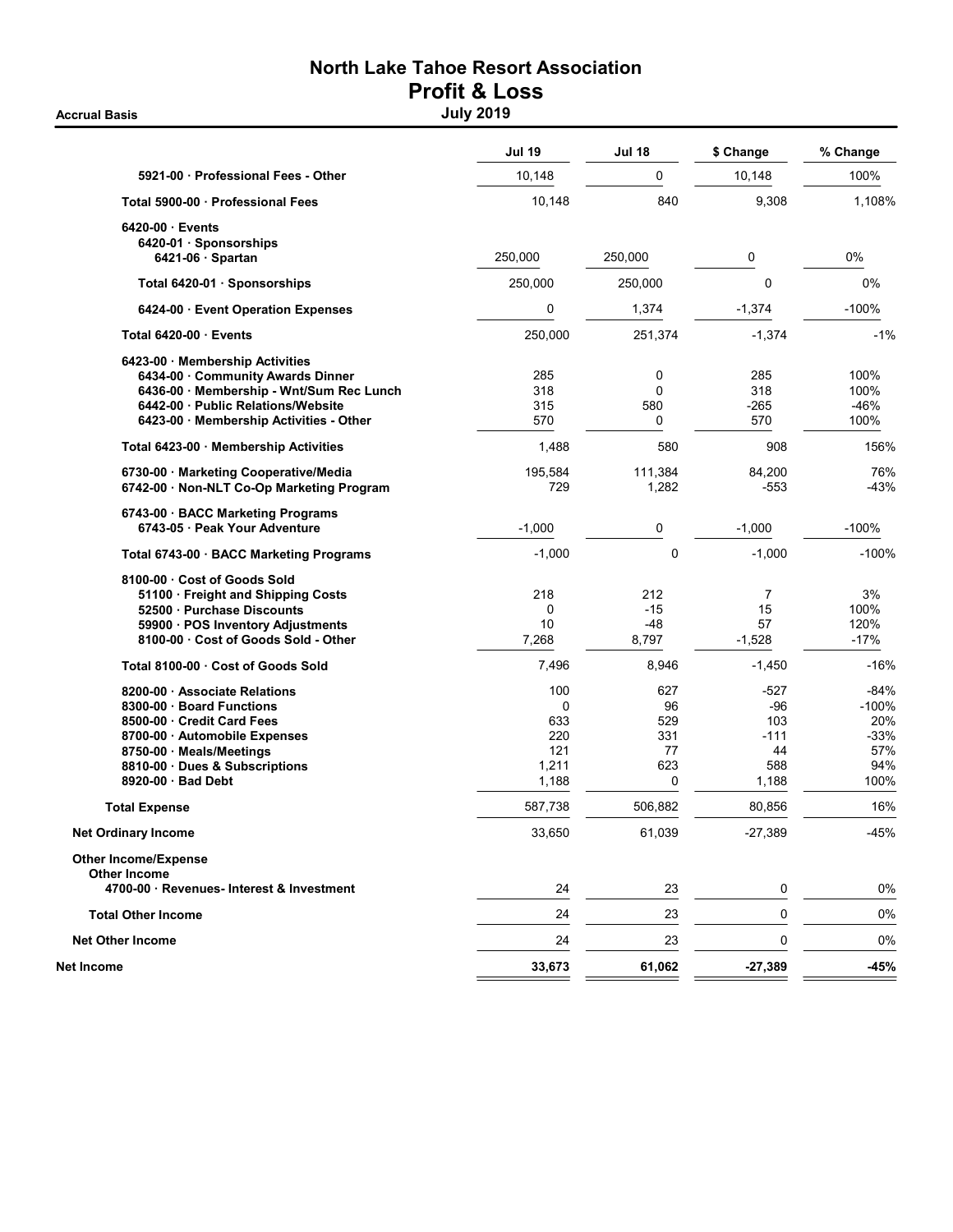| <b>All Departments</b><br><b>Accrual Basis</b>                                                                                                                                                                                                                                                                   |                                                                         |                                                                 |                                                                             |                                                               |                                                                 |                                                                             |                                                                             |
|------------------------------------------------------------------------------------------------------------------------------------------------------------------------------------------------------------------------------------------------------------------------------------------------------------------|-------------------------------------------------------------------------|-----------------------------------------------------------------|-----------------------------------------------------------------------------|---------------------------------------------------------------|-----------------------------------------------------------------|-----------------------------------------------------------------------------|-----------------------------------------------------------------------------|
|                                                                                                                                                                                                                                                                                                                  | <b>Jul 19</b>                                                           | <b>Budget</b>                                                   | \$ Over Budget                                                              | Jul 19                                                        | <b>YTD Budget</b>                                               | \$ Over Budget                                                              | Annual Bud                                                                  |
| <b>Ordinary Income/Expense</b>                                                                                                                                                                                                                                                                                   |                                                                         |                                                                 |                                                                             |                                                               |                                                                 |                                                                             |                                                                             |
| Income<br>4050-00 County of Placer TOT Funding<br>4200-00 · Membership Dues Revenue<br>4250-00 · Revenues-Membership Activities                                                                                                                                                                                  | 588,077<br>11,093                                                       | 623,244<br>10,833                                               | (35, 167)<br>259                                                            | 588,077<br>11,093                                             | 623,244<br>10,833                                               | (35, 167)<br>259                                                            | 3,914,430<br>130,000                                                        |
| 4250-01 · Community Awards<br>4250-04 · Silent Auction                                                                                                                                                                                                                                                           | 0                                                                       | 0                                                               | $\mathbf 0$                                                                 | 0                                                             | 0                                                               | 0                                                                           | 17,000                                                                      |
| 4250-05 · Sponsorships<br>4250-01 Community Awards - Other                                                                                                                                                                                                                                                       | 0<br>0                                                                  | $\Omega$<br>0                                                   | $\mathbf 0$<br>0                                                            | 0<br>0                                                        | 0<br>0                                                          | 0<br>0                                                                      | 17,000<br>16,000                                                            |
| Total 4250-01 · Community Awards                                                                                                                                                                                                                                                                                 | 0                                                                       | $\mathbf 0$                                                     | $\mathbf 0$                                                                 | $\mathbf 0$                                                   | 0                                                               | 0                                                                           | 50,000                                                                      |
| 4250-02 · Chamber Events                                                                                                                                                                                                                                                                                         | 0                                                                       | $\mathbf 0$                                                     | 0                                                                           | 0                                                             | 0                                                               | 0                                                                           | 2,500                                                                       |
| 4250-03 · Summer/Winter Rec Luncheon<br>4251-00 · Tues AM Breakfast Club                                                                                                                                                                                                                                         | 0<br>0                                                                  | $\mathbf 0$<br>583                                              | 0<br>(583)                                                                  | 0<br>0                                                        | $\Omega$<br>583                                                 | $\mathbf 0$<br>(583)                                                        | 2,700<br>7,000                                                              |
| 4251-01 · Tues AM Breakfast Club Sponsors<br>4251-00 · Tues AM Breakfast Club - Other                                                                                                                                                                                                                            | 0                                                                       | 0                                                               | 0                                                                           | 0                                                             | 0                                                               | 0                                                                           | 3,000                                                                       |
| Total 4251-00 · Tues AM Breakfast Club                                                                                                                                                                                                                                                                           | $\mathbf 0$                                                             | 583                                                             | (583)                                                                       | $\mathbf 0$                                                   | 583                                                             | (583)                                                                       | 10,000                                                                      |
| 4250-00 · Revenues-Membership Activities - Other                                                                                                                                                                                                                                                                 | 600                                                                     |                                                                 |                                                                             | 600                                                           |                                                                 |                                                                             |                                                                             |
| Total 4250-00 · Revenues-Membership Activities                                                                                                                                                                                                                                                                   | 600                                                                     | 583                                                             | 17                                                                          | 600                                                           | 583                                                             | 17                                                                          | 65,200                                                                      |
| 4253-00 · Revenue-Other                                                                                                                                                                                                                                                                                          | 0                                                                       | 333                                                             | (333)                                                                       | 0                                                             | 333                                                             | (333)                                                                       | 4,000                                                                       |
| 4600-00 Commissions<br>4601-00 Commissions - South Shore<br>4600-00 · Commissions - Other                                                                                                                                                                                                                        | 6,563<br>681                                                            | $\mathbf 0$<br>$\mathbf 0$                                      | 6,563<br>681                                                                | 6,563<br>681                                                  | 0<br>0                                                          | 6,563<br>681                                                                | 28,276                                                                      |
| Total 4600-00 · Commissions                                                                                                                                                                                                                                                                                      | 7,245                                                                   | $\pmb{0}$                                                       | 7,245                                                                       | 7,245                                                         | $\mathbf 0$                                                     | 7,245                                                                       | 28,276                                                                      |
| 46000 · Merchandise Sales<br>4502-00 · Non-Retail VIC income                                                                                                                                                                                                                                                     | 20                                                                      | 400                                                             | (380)                                                                       | 20                                                            | 400                                                             | (380)                                                                       | 4,800<br>108,100                                                            |
| 46000 · Merchandise Sales - Other                                                                                                                                                                                                                                                                                | 14,354                                                                  | 17,000                                                          | (2,646)                                                                     | 14,354                                                        | 17,000                                                          | (2,646)                                                                     |                                                                             |
| Total 46000 · Merchandise Sales                                                                                                                                                                                                                                                                                  | 14,374                                                                  | 17,400                                                          | (3,026)                                                                     | 14,374                                                        | 17,400                                                          | (3,026)                                                                     | 112,900                                                                     |
| <b>Total Income</b>                                                                                                                                                                                                                                                                                              | 621,388                                                                 | 652,394                                                         | (31,005)                                                                    | 621,388                                                       | 652,394                                                         | (31,005)                                                                    | 4,254,806                                                                   |
| <b>Gross Profit</b>                                                                                                                                                                                                                                                                                              | 621,388                                                                 | 652,394                                                         | (31,005)                                                                    | 621,388                                                       | 652,394                                                         | (31,005)                                                                    | 4,254,806                                                                   |
| 5000-00 · Salaries & Wages<br>5010-00 · Sales Commissions<br>5020-00 · P/R - Tax Expense<br>5030-00 · P/R - Health Insurance Expense<br>5040-00 · P/R - Workmans Comp<br>5060-00 $\cdot$ 401 (k)<br>5061-00 · 401k Profit Sharing<br>5070-00 · Other Benefits and Expenses<br>5000-00 · Salaries & Wages - Other | 1,876<br>5,803<br>7,937<br>447<br>2,752<br>$\mathbf 0$<br>155<br>78,597 | 800<br>7,033<br>11,868<br>1,273<br>3,366<br>80<br>413<br>84,142 | 1,076<br>(1, 230)<br>(3,931)<br>(826)<br>(614)<br>(80)<br>(258)<br>(5, 545) | 1,876<br>5,803<br>7,937<br>447<br>2,752<br>0<br>155<br>78,597 | 800<br>7,033<br>11,868<br>1,273<br>3,366<br>80<br>413<br>84,142 | 1,076<br>(1, 230)<br>(3,931)<br>(826)<br>(614)<br>(80)<br>(258)<br>(5, 545) | 9,600<br>84,163<br>142,416<br>13,981<br>41,981<br>960<br>5,040<br>1,049,304 |
| Total 5000-00 · Salaries & Wages                                                                                                                                                                                                                                                                                 | 97,568                                                                  | 108,976                                                         | (11, 408)                                                                   | 97,568                                                        | 108,976                                                         | (11, 408)                                                                   | 1,347,445                                                                   |
| $5100-00 \cdot$ Rent<br>$5110-00 \cdot$ Utilities<br>5140-00 · Repairs & Maintenance<br>5150-00 Office - Cleaning<br>5100-00 · Rent - Other                                                                                                                                                                      | 977<br>187<br>550<br>13,058                                             | 1,055<br>1,464<br>421<br>12,597                                 | (78)<br>(1, 277)<br>129<br>461                                              | 977<br>187<br>550<br>13,058                                   | 1,055<br>1,464<br>421<br>12,597                                 | (78)<br>(1, 277)<br>129<br>461                                              | 12,899<br>21,938<br>9,505<br>151,529                                        |
| Total 5100-00 · Rent                                                                                                                                                                                                                                                                                             | 14,772                                                                  | 15,536                                                          | (765)                                                                       | 14,772                                                        | 15,536                                                          | (765)                                                                       | 195,871                                                                     |
| 5310-00 · Telephone<br>5320-00 · Telephone                                                                                                                                                                                                                                                                       | 1,809                                                                   | 2,104                                                           | (295)                                                                       | 1,809                                                         | 2,104                                                           | (295)                                                                       | 24,134                                                                      |
| Total 5310-00 · Telephone                                                                                                                                                                                                                                                                                        | 1,809                                                                   | 2,104                                                           | (295)                                                                       | 1,809                                                         | 2,104                                                           | (295)                                                                       | 24,134                                                                      |
| 5420-00 · Mail - USPS                                                                                                                                                                                                                                                                                            | 100                                                                     | 213                                                             | (113)                                                                       | 100                                                           | 213                                                             | (113)                                                                       | 2,578                                                                       |
| 5510-00 · Insurance/Bonding<br>$5520-00 \cdot$ Supplies<br>5525-00 · Supplies- Computer <\$1000                                                                                                                                                                                                                  | 730<br>10                                                               | 800<br>3,324                                                    | (70)<br>(3,314)                                                             | 730<br>10                                                     | 800<br>3,324                                                    | (70)<br>(3,314)                                                             | 9,604<br>10,442                                                             |
| 5520-00 · Supplies - Other                                                                                                                                                                                                                                                                                       | 2,063                                                                   | 4,736                                                           | (2,673)                                                                     | 2,063                                                         | 4,736                                                           | (2,673)                                                                     | 29,248                                                                      |
| Total 5520-00 · Supplies                                                                                                                                                                                                                                                                                         | 2,073                                                                   | 8,060                                                           | (5,986)                                                                     | 2,073                                                         | 8,060                                                           | (5,986)                                                                     | 39,690                                                                      |
| 5610-00 · Depreciation<br>5700-00 · Equipment Support & Maintenance<br>5710-00 · Taxes, Licenses & Fees<br>5740-00 · Equipment Rental/Leasing<br>5800-00 · Training Seminars<br>5850-00 · Artist of Month - Commissions<br>5900-00 · Professional Fees                                                           | 118<br>$\Omega$<br>816<br>1,108<br>$\mathbf 0$<br>726                   | 148<br>2,420<br>1,045<br>1,244<br>421<br>360                    | (30)<br>(2,420)<br>(229)<br>(135)<br>(421)<br>366                           | 118<br>0<br>816<br>1,108<br>0<br>726                          | 148<br>2,420<br>1,045<br>1,244<br>421<br>360                    | (30)<br>(2, 420)<br>(229)<br>(135)<br>(421)<br>366                          | 1,560<br>29,280<br>12,695<br>15,104<br>12,835<br>4,320                      |
| 5910-00 · Professional Fees - Attorneys<br>5920-00 · Professional Fees - Accountant<br>5921-00 · Professional Fees - Other<br>5900-00 · Professional Fees - Other                                                                                                                                                | 0<br>0<br>10,148<br>0                                                   | 725<br>0<br>1,983<br>10,000                                     | (725)<br>0<br>8,164<br>(10,000)                                             | 0<br>$\mathbf 0$<br>10,148<br>0                               | 725<br>0<br>1,983<br>10,000                                     | (725)<br>$\mathbf 0$<br>8,164<br>(10,000)                                   | 9,000<br>24,900<br>26,800<br>55,000                                         |
| Total 5900-00 · Professional Fees                                                                                                                                                                                                                                                                                | 10,148                                                                  | 12,708                                                          | (2, 561)                                                                    | 10,148                                                        | 12,708                                                          | (2, 561)                                                                    | 115,700                                                                     |
| 5941-00 · Research & Planning                                                                                                                                                                                                                                                                                    | $\mathbf 0$                                                             | 1,800                                                           | (1,800)                                                                     | 0                                                             | 1,800                                                           | (1,800)                                                                     | 21,600                                                                      |
| $6020-00 \cdot$ Programs<br>6016-00 · Special Event Partnership                                                                                                                                                                                                                                                  | 0                                                                       | 0                                                               | 0                                                                           | $\mathbf 0$                                                   | $\mathsf 0$                                                     | 0                                                                           | 50,000                                                                      |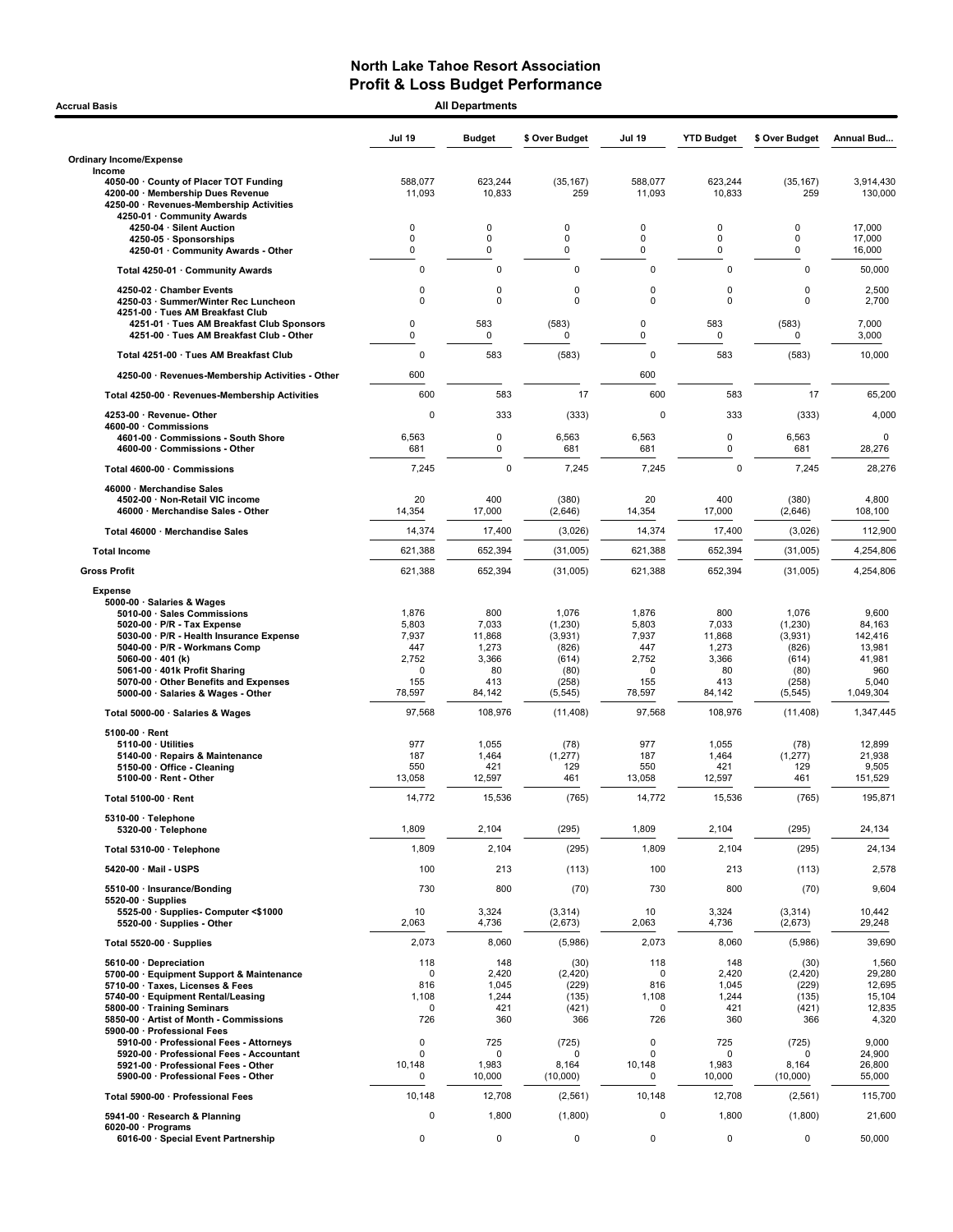Accrual Basis **Accrual Basis All Departments** 

|                                                                                          | Jul 19              | <b>Budget</b>              | \$ Over Budget      | Jul 19                     | <b>YTD Budget</b>          | \$ Over Budget   | Annual Bud       |
|------------------------------------------------------------------------------------------|---------------------|----------------------------|---------------------|----------------------------|----------------------------|------------------|------------------|
| 6018-00 · Business Assoc. Grants                                                         | $\mathsf 0$         | 0                          | 0                   | 0                          | $\pmb{0}$                  | 0                | 30,000           |
| Total 6020-00 · Programs                                                                 | $\mathbf 0$         | $\mathbf 0$                | $\mathbf 0$         | $\Omega$                   | $\mathbf 0$                | 0                | 80,000           |
| 6420-00 · Events<br>6420-01 · Sponsorships<br>6023-00 · Autumn Food & Wine               | 0                   | 30,000                     | (30,000)            | 0                          | 30,000                     | (30,000)         | 37,495           |
| 6421-01 · 4th of July Fireworks<br>6421-04 · Broken Arrow Skyrace                        | 0<br>$\Omega$       | $\mathbf 0$<br>$\mathbf 0$ | 0<br>0              | $\Omega$<br>$\Omega$       | 0<br>0                     | 0<br>0           | 20,000<br>25,400 |
| $6421-06 \cdot$ Spartan<br>6421-07 · Tahoe Lacrosse Tournament                           | 250,000<br>0        | 250,000<br>$\mathbf 0$     | $\mathbf 0$<br>0    | 250,000<br>0               | 250,000<br>0               | $\Omega$<br>0    | 254,400<br>6,000 |
| 6421-09 · Wanderlust                                                                     | 0                   | 500                        | (500)               | $\pmb{0}$                  | 500                        | (500)            | 37,500           |
| 6421-10 · WinterWonderGrass - Tahoe<br>6421-16 · Mountain Travel Symposium               | 0<br>0              | $\mathbf 0$<br>$\mathbf 0$ | 0<br>0              | $\mathbf 0$<br>$\mathbf 0$ | 0<br>0                     | 0<br>0           | 21,900<br>75,000 |
| Total 6420-01 · Sponsorships                                                             | 250,000             | 280,500                    | (30, 500)           | 250,000                    | 280.500                    | (30, 500)        | 477,695          |
| 6421-00 · New Event Development<br>6424-00 · Event Operation Expenses                    | $\mathbf 0$<br>0    | 2,500<br>667               | (2,500)<br>(667)    | 0<br>0                     | 2,500<br>667               | (2,500)<br>(667) | 30,000<br>8,000  |
| Total 6420-00 · Events                                                                   | 250,000             | 283,667                    | (33,667)            | 250,000                    | 283,667                    | (33,667)         | 515,695          |
| 6423-00 · Membership Activities                                                          |                     |                            |                     |                            |                            |                  |                  |
| 6434-00 Community Awards Dinner<br>6435-00 · Shop Local Event                            | 285<br>$\mathbf 0$  | 0<br>0                     | 285<br>$\mathbf 0$  | 285<br>$\mathbf 0$         | $\mathbf 0$<br>$\mathbf 0$ | 285<br>0         | 27,500<br>5,000  |
| 6436-00 · Membership - Wnt/Sum Rec Lunch                                                 | 318                 | 0                          | 318                 | 318                        | $\mathbf 0$                | 318              | $\mathbf 0$      |
| 6437-00 · Tuesday Morning Breakfast Club<br>6442-00 · Public Relations/Website           | 0<br>315            | 500<br>417                 | (500)<br>(102)      | $\mathbf 0$<br>315         | 500<br>417                 | (500)<br>(102)   | 6,000<br>5,000   |
| 6423-00 · Membership Activities - Other                                                  | 570                 | 50                         | 520                 | 570                        | 50                         | 520              | 8,500            |
| Total 6423-00 · Membership Activities                                                    | 1,488               | 967                        | 521                 | 1,488                      | 967                        | 521              | 52,000           |
| 6730-00 · Marketing Cooperative/Media                                                    | 195,584             | 195,584                    | 0                   | 195,584                    | 195,584                    | 0                | 1,503,362        |
| 6740-00 · Media/Collateral/Production<br>6742-00 · Non-NLT Co-Op Marketing Program       | 0<br>729            | $\Omega$<br>2,500          | 0<br>(1,771)        | $\Omega$<br>729            | $\Omega$<br>2,500          | 0<br>(1,771)     | 3,000<br>27,910  |
| 6743-00 · BACC Marketing Programs                                                        |                     |                            |                     |                            |                            |                  |                  |
| 6743-01 · Shop Local                                                                     | $\mathsf 0$         | 0                          | 0                   | 0                          | $\mathbf 0$                | $\pmb{0}$        | 20,000           |
| 6743-03 · Touch Lake Tahoe                                                               | 0                   | 0                          | 0                   | 0                          | 0                          | 0                | 20,000           |
| $6743-04 \cdot$ High Notes<br>6743-05 · Peak Your Adventure                              | $\Omega$<br>(1,000) | 0<br>0                     | $\Omega$<br>(1,000) | 0<br>(1,000)               | $\Omega$<br>0              | 0<br>(1,000)     | 20,000<br>20,000 |
| Total 6743-00 · BACC Marketing Programs                                                  | (1,000)             | $\mathbf 0$                | (1,000)             | (1,000)                    | $\mathbf 0$                | (1,000)          | 80,000           |
| 7500-00 · Trade Shows/Travel                                                             | 0                   | $\mathbf 0$                | 0                   | $\Omega$                   | $\mathbf 0$                | 0                | 3,000            |
| 8100-00 Cost of Goods Sold<br>51100 · Freight and Shipping Costs                         | 218                 | 200                        | 18                  | 218                        | 200                        | 18               | 1,190            |
| 59900 · POS Inventory Adjustments<br>8100-00 · Cost of Goods Sold - Other                | 10<br>7,268         | 8,500                      | (1, 232)            | 10<br>7,268                | 8,500                      | (1, 232)         | 54,050           |
| Total 8100-00 · Cost of Goods Sold                                                       | 7,496               | 8,700                      | (1, 204)            | 7,496                      | 8,700                      | (1, 204)         | 55,240           |
| 8200-00 Associate Relations                                                              | 100                 | 648                        | (548)               | 100                        | 648                        | (548)            | 7,756            |
| 8300-00 · Board Functions<br>8500-00 · Credit Card Fees                                  | 0<br>633            | 100<br>901                 | (100)               | 0<br>633                   | 100<br>901                 | (100)<br>(268)   | 5,950            |
| 8600-00 · Additional Opportunites                                                        | 0                   | 1,108                      | (268)<br>(1, 108)   | 0                          | 1,108                      | (1, 108)         | 7,454<br>32,091  |
| 8700-00 · Automobile Expenses                                                            | 220                 | 543                        | (322)               | 220                        | 543                        | (322)            | 6,285            |
| 8750-00 · Meals/Meetings                                                                 | 121                 | 461                        | (340)               | 121                        | 461                        | (340)            | 5,534            |
| 8810-00 · Dues & Subscriptions<br>8910-00 · Travel                                       | 1,211<br>0          | 616<br>0                   | 595<br>0            | 1,211<br>$\mathbf 0$       | 616<br>0                   | 595<br>0         | 7,490<br>7,800   |
| 8920-00 · Bad Debt                                                                       | 1,188               |                            |                     | 1,188                      |                            |                  |                  |
| <b>Total Expense</b>                                                                     | 587,738             | 651,629                    | (63, 891)           | 587,738                    | 651,629                    | (63, 891)        | 4,232,983        |
| <b>Net Ordinary Income</b>                                                               | 33,650              | 765                        | 32,885              | 33,650                     | 765                        | 32,885           | 21,823           |
| <b>Other Income/Expense</b><br>Other Income<br>4700-00 · Revenues- Interest & Investment | 24                  |                            |                     | 24                         |                            |                  |                  |
| <b>Total Other Income</b>                                                                | 24                  |                            |                     | 24                         |                            |                  |                  |
| <b>Net Other Income</b>                                                                  | 24                  | $\pmb{0}$                  | 24                  | 24                         | $\pmb{0}$                  | 24               | $\Omega$         |
| Net Income                                                                               | 33,673              | 765                        | 32,909              | 33,673                     | 765                        | 32,909           | 21,823           |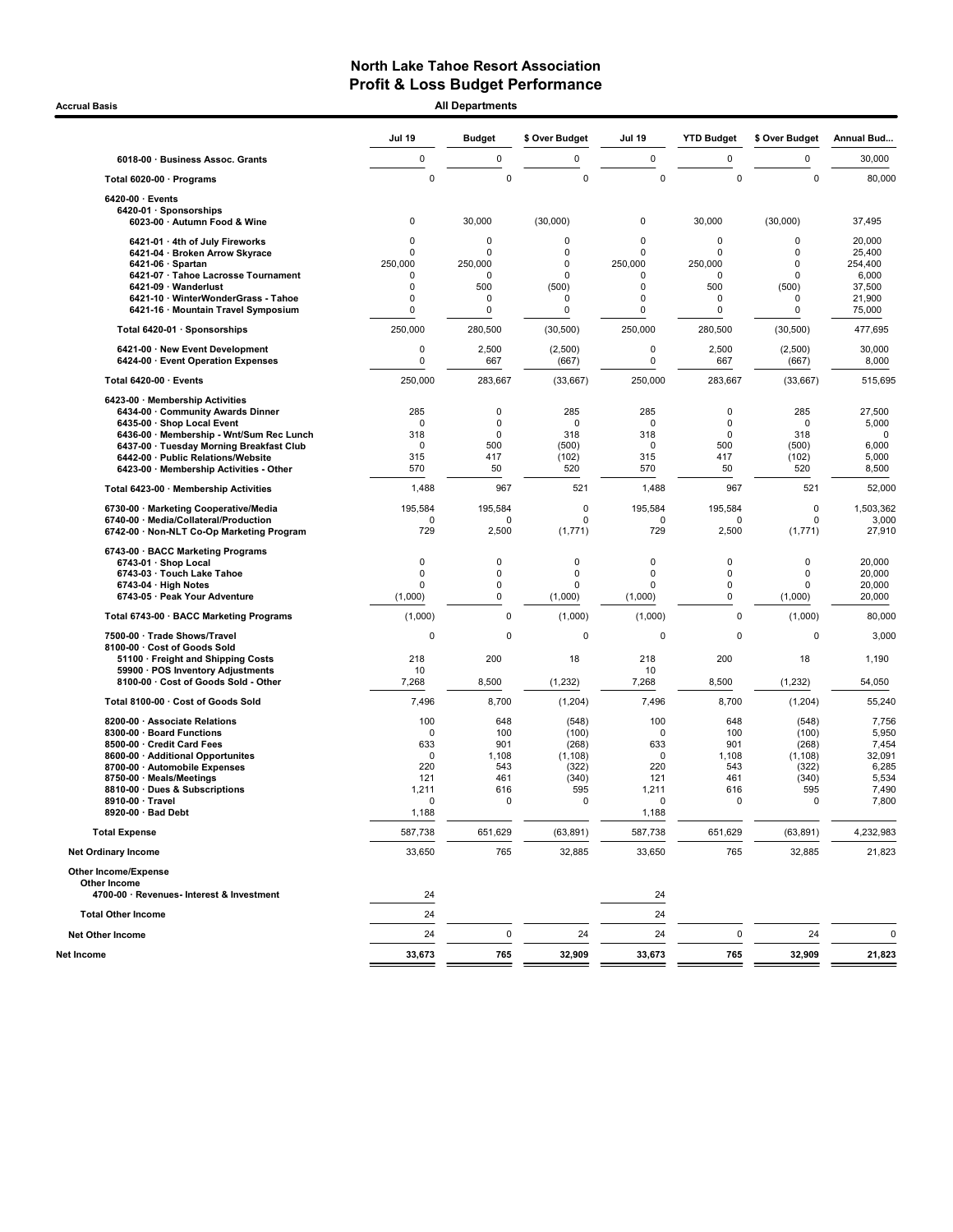| <b>Accrual Basis</b>                                                                                                                                                                                                                                                                             | 11 - Marketing                                       |                                                          |                                                                |                                                      |                                                                       |                                                       |                                                                    |  |
|--------------------------------------------------------------------------------------------------------------------------------------------------------------------------------------------------------------------------------------------------------------------------------------------------|------------------------------------------------------|----------------------------------------------------------|----------------------------------------------------------------|------------------------------------------------------|-----------------------------------------------------------------------|-------------------------------------------------------|--------------------------------------------------------------------|--|
|                                                                                                                                                                                                                                                                                                  | <b>Jul 19</b>                                        | <b>Budget</b>                                            | \$ Over Budget                                                 | <b>Jul 19</b>                                        | <b>YTD Budget</b>                                                     | \$ Over Budget                                        | <b>Annual Budget</b>                                               |  |
| <b>Ordinary Income/Expense</b>                                                                                                                                                                                                                                                                   |                                                      |                                                          |                                                                |                                                      |                                                                       |                                                       |                                                                    |  |
| Income<br>4050-00 County of Placer TOT Funding                                                                                                                                                                                                                                                   | 506,888                                              | 542,054                                                  | (35, 166)                                                      | 506,888                                              | 542,054                                                               | (35, 166)                                             | 3,044,007                                                          |  |
| <b>Total Income</b>                                                                                                                                                                                                                                                                              | 506,888                                              | 542,054                                                  | (35, 166)                                                      | 506,888                                              | 542,054                                                               | (35, 166)                                             | 3,044,007                                                          |  |
| <b>Gross Profit</b>                                                                                                                                                                                                                                                                              | 506,888                                              | 542,054                                                  | (35, 166)                                                      | 506,888                                              | 542,054                                                               | (35, 166)                                             | 3,044,007                                                          |  |
| <b>Expense</b><br>5000-00 · Salaries & Wages<br>5000-01 · In-Market Administration<br>5020-00 · P/R - Tax Expense<br>5030-00 · P/R - Health Insurance Expense<br>5040-00 · P/R - Workmans Comp<br>5060-00 · 401 (k)<br>5070-00 Other Benefits and Expenses<br>5000-00 · Salaries & Wages - Other | 1,375<br>1,274<br>4,092<br>93<br>766<br>72<br>21,765 | 1,375<br>2,037<br>3,667<br>178<br>1,019<br>160<br>25,467 | 0<br>(764)<br>425<br>(86)<br>(253)<br>(88)<br>(3,702)          | 1,375<br>1,274<br>4,092<br>93<br>766<br>72<br>21,765 | 1,375<br>2,037<br>3,667<br>178<br>1,019<br>160<br>25,467              | 0<br>(764)<br>425<br>(86)<br>(253)<br>(88)<br>(3,702) | 16,500<br>21,537<br>44,004<br>2,139<br>12,224<br>1,920<br>305,604  |  |
| Total 5000-00 · Salaries & Wages                                                                                                                                                                                                                                                                 | 29,435                                               | 33,903                                                   | (4, 468)                                                       | 29,435                                               | 33,903                                                                | (4, 468)                                              | 403,929                                                            |  |
| $5100-00 \cdot$ Rent<br>$5110-00 \cdot$ Utilities<br>5140-00 · Repairs & Maintenance<br>5150-00 · Office - Cleaning<br>$5100-00 \cdot$ Rent - Other                                                                                                                                              | 203<br>0<br>206<br>2,442                             | 156<br>0<br>0<br>2,133                                   | 47<br>0<br>206<br>309                                          | 203<br>0<br>206<br>2,442                             | 156<br>0<br>$\Omega$<br>2,133                                         | 47<br>0<br>206<br>309                                 | 2,001<br>4,367<br>2,866<br>24,200                                  |  |
| Total 5100-00 · Rent                                                                                                                                                                                                                                                                             | 2,850                                                | 2,289                                                    | 561                                                            | 2,850                                                | 2,289                                                                 | 561                                                   | 33,434                                                             |  |
| 5310-00 · Telephone<br>$5320-00 \cdot$ Telephone                                                                                                                                                                                                                                                 | 489                                                  | 600                                                      | (111)                                                          | 489                                                  | 600                                                                   | (111)                                                 | 6,600                                                              |  |
| Total 5310-00 · Telephone                                                                                                                                                                                                                                                                        | 489                                                  | 600                                                      | (111)                                                          | 489                                                  | 600                                                                   | (111)                                                 | 6,600                                                              |  |
| 5420-00 · Mail - USPS                                                                                                                                                                                                                                                                            | 34                                                   | 50                                                       | (16)                                                           | 34                                                   | 50                                                                    | (16)                                                  | 600                                                                |  |
| $5520-00 \cdot$ Supplies<br>5525-00 · Supplies- Computer <\$1000<br>5520-00 · Supplies - Other                                                                                                                                                                                                   | 0<br>127                                             | 1,500<br>150                                             | (1,500)<br>(23)                                                | 0<br>127                                             | 1,500<br>150                                                          | (1,500)<br>(23)                                       | 3,700<br>4,750                                                     |  |
| Total 5520-00 · Supplies                                                                                                                                                                                                                                                                         | 127                                                  | 1,650                                                    | (1,523)                                                        | 127                                                  | 1,650                                                                 | (1,523)                                               | 8,450                                                              |  |
| 5700-00 · Equipment Support & Maintenance<br>5710-00 · Taxes, Licenses & Fees<br>5740-00 · Equipment Rental/Leasing<br>5800-00 · Training Seminars<br>5900-00 · Professional Fees<br>5910-00 · Professional Fees - Attorneys                                                                     | $\mathbf 0$<br>60<br>277<br>$\pmb{0}$<br>0           | 120<br>315<br>0<br>100                                   | (120)<br>(38)<br>0<br>(100)                                    | $\mathbf 0$<br>60<br>277<br>0<br>0                   | 120<br>315<br>0<br>100                                                | (120)<br>(38)<br>0<br>(100)                           | 1,440<br>3,780<br>4,785<br>1,500                                   |  |
| 5921-00 · Professional Fees - Other<br>Total 5900-00 · Professional Fees                                                                                                                                                                                                                         | 0<br>$\mathbf 0$                                     | 400<br>500                                               | (400)<br>(500)                                                 | 0<br>$\Omega$                                        | 400<br>500                                                            | (400)                                                 | 4,800<br>6,300                                                     |  |
| 5941-00 · Research & Planning                                                                                                                                                                                                                                                                    | 0                                                    | 1,500                                                    | (1,500)                                                        | $\mathbf 0$                                          | 1,500                                                                 | (500)<br>(1,500)                                      | 18,000                                                             |  |
| $6020-00 \cdot$ Programs<br>6016-00 · Special Event Partnership<br>6018-00 · Business Assoc. Grants                                                                                                                                                                                              | 0<br>0                                               | 0<br>$\mathbf 0$                                         | 0<br>0                                                         | 0<br>0                                               | 0<br>0                                                                | 0<br>0                                                | 50,000<br>30,000                                                   |  |
| Total 6020-00 · Programs                                                                                                                                                                                                                                                                         | $\pmb{0}$                                            | $\mathbf 0$                                              | $\mathbf 0$                                                    | $\mathbf 0$                                          | $\mathbf 0$                                                           | $\pmb{0}$                                             | 80,000                                                             |  |
| 6420-00 · Events<br>6420-01 · Sponsorships<br>6023-00 · Autumn Food & Wine                                                                                                                                                                                                                       | 0                                                    | 30,000                                                   | (30,000)                                                       | 0                                                    | 30,000                                                                | (30,000)                                              | 37,495                                                             |  |
| 6421-01 · 4th of July Fireworks<br>6421-04 · Broken Arrow Skyrace<br>6421-06 · Spartan<br>6421-07 · Tahoe Lacrosse Tournament<br>6421-09 · Wanderlust<br>6421-10 · WinterWonderGrass - Tahoe<br>6421-16 · Mountain Travel Symposium                                                              | 0<br>$\Omega$<br>250,000<br>0<br>0<br>0<br>0         | 0<br>0<br>250,000<br>0<br>500<br>0<br>0                  | 0<br>$\Omega$<br>$\mathbf 0$<br>0<br>(500)<br>0<br>$\mathbf 0$ | 0<br>0<br>250,000<br>0<br>0<br>0<br>0                | $\mathbf 0$<br>$\mathbf 0$<br>250,000<br>$\mathbf 0$<br>500<br>0<br>0 | $\mathbf 0$<br>0<br>0<br>$\Omega$<br>(500)<br>0<br>0  | 20,000<br>25,400<br>254,400<br>6,000<br>37,500<br>21,900<br>75,000 |  |
| Total 6420-01 · Sponsorships                                                                                                                                                                                                                                                                     | 250,000                                              | 280,500                                                  | (30, 500)                                                      | 250,000                                              | 280,500                                                               | (30, 500)                                             | 477,695                                                            |  |
| 6421-00 · New Event Development<br>6424-00 · Event Operation Expenses                                                                                                                                                                                                                            | 0<br>0                                               | 2,500<br>667                                             | (2,500)<br>(667)                                               | 0<br>0                                               | 2,500<br>667                                                          | (2,500)<br>(667)                                      | 30,000<br>8,000                                                    |  |
| Total 6420-00 · Events                                                                                                                                                                                                                                                                           | 250,000                                              | 283,667                                                  | (33, 667)                                                      | 250,000                                              | 283,667                                                               | (33, 667)                                             | 515,695                                                            |  |
| 6730-00 · Marketing Cooperative/Media<br>6742-00 · Non-NLT Co-Op Marketing Program                                                                                                                                                                                                               | 185,005<br>529                                       | 185,005<br>1,500                                         | 0<br>(971)                                                     | 185,005<br>529                                       | 185,005<br>1,500                                                      | 0<br>(971)                                            | 1,376,446<br>15,910                                                |  |
| 6743-00 · BACC Marketing Programs<br>6743-01 · Shop Local<br>6743-03 · Touch Lake Tahoe<br>6743-04 · High Notes<br>6743-05 · Peak Your Adventure                                                                                                                                                 | $\mathbf 0$<br>0<br>0<br>(1,000)                     | $\mathbf 0$<br>$\mathbf 0$<br>$\pmb{0}$<br>$\mathbf 0$   | 0<br>0<br>0<br>(1,000)                                         | 0<br>0<br>0<br>(1,000)                               | 0<br>$\mathbf 0$<br>0<br>$\mathbf 0$                                  | 0<br>$\mathbf 0$<br>0<br>(1,000)                      | 20,000<br>20,000<br>20,000<br>20,000                               |  |
| Total 6743-00 · BACC Marketing Programs                                                                                                                                                                                                                                                          | (1,000)                                              | $\mathbf 0$                                              | (1,000)                                                        | (1,000)                                              | 0                                                                     | (1,000)                                               | 80,000                                                             |  |
| 8200-00 · Associate Relations<br>8600-00 · Additional Opportunites<br>8700-00 · Automobile Expenses<br>8750-00 · Meals/Meetings<br>8810-00 · Dues & Subscriptions                                                                                                                                | 0<br>0<br>161<br>84<br>194                           | 140<br>608<br>130<br>163<br>250                          | (140)<br>(608)<br>31<br>(79)<br>(56)                           | 0<br>0<br>161<br>84<br>194                           | 140<br>608<br>130<br>163<br>250                                       | (140)<br>(608)<br>31<br>(79)<br>(56)                  | 1,660<br>26,091<br>1,560<br>1,950<br>3,000                         |  |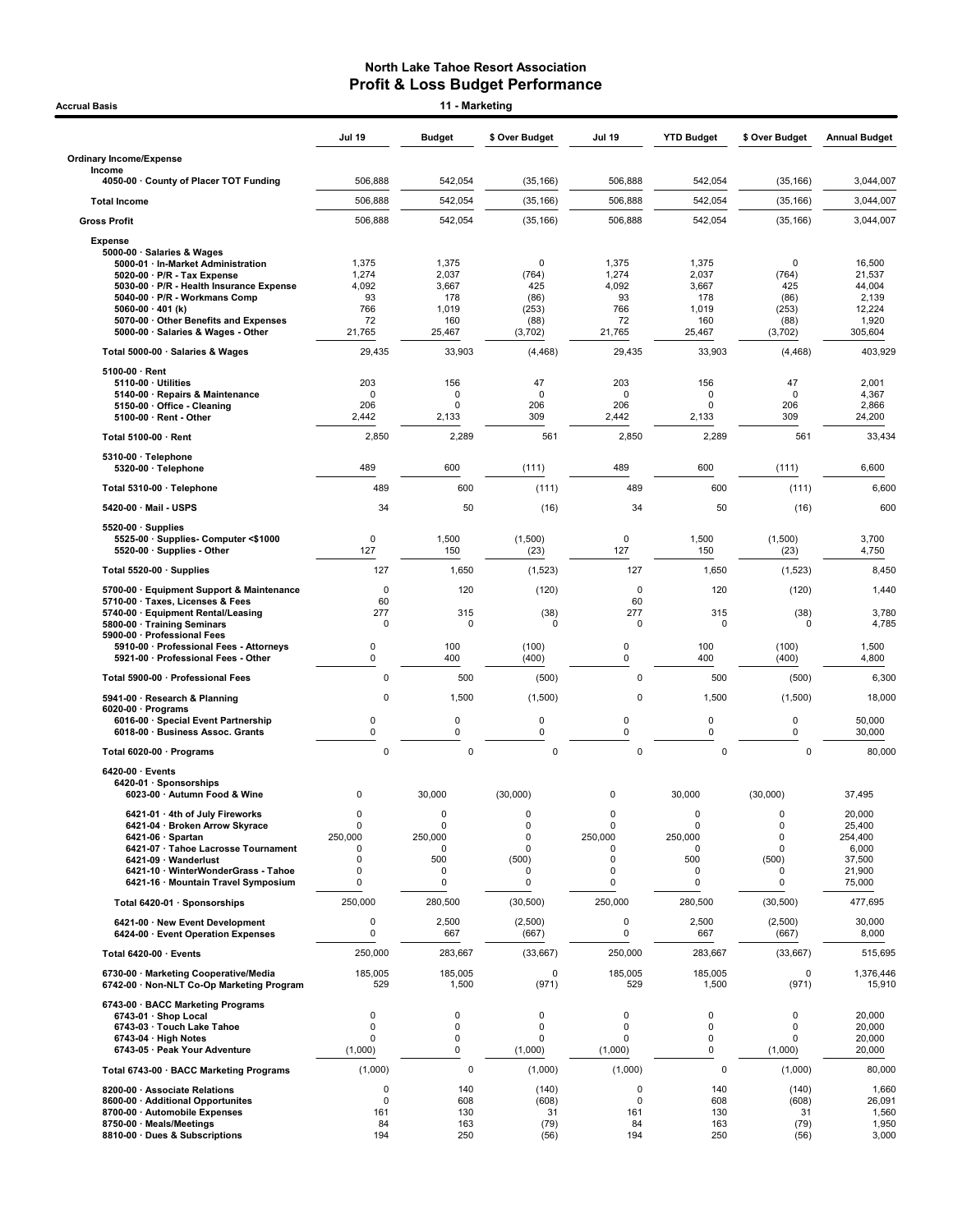Accrual Basis **11 - Marketing** 

|                                                                                          | <b>Jul 19</b> | <b>Budget</b> | \$ Over Budget | <b>Jul 19</b> | <b>YTD Budget</b> | \$ Over Budget | <b>Annual Budget</b> |
|------------------------------------------------------------------------------------------|---------------|---------------|----------------|---------------|-------------------|----------------|----------------------|
| 8910-00 · Travel                                                                         | C             | 0             | $\mathbf 0$    | 0             | 0                 | $\Omega$       | 6,300                |
| <b>Total Expense</b>                                                                     | 468,246       | 512,390       | (44, 144)      | 468,246       | 512,390           | (44, 144)      | 2,595,931            |
| <b>Net Ordinary Income</b>                                                               | 38,642        | 29,665        | 8,977          | 38,642        | 29,665            | 8,977          | 448,076              |
| <b>Other Income/Expense</b><br>Other Income<br>4700-00 · Revenues- Interest & Investment | 24            |               |                | 24            |                   |                |                      |
| <b>Total Other Income</b>                                                                | 24            |               |                | 24            |                   |                |                      |
| <b>Other Expense</b><br>8990-00 · Allocated                                              | 21,491        | 29,677        | (8, 186)       | 21,491        | 29,677            | (8, 186)       | 448,076              |
| <b>Total Other Expense</b>                                                               | 21,491        | 29,677        | (8, 186)       | 21,491        | 29,677            | (8, 186)       | 448,076              |
| <b>Net Other Income</b>                                                                  | (21, 468)     | (29, 677)     | 8,209          | (21, 468)     | (29, 677)         | 8,209          | (448, 076)           |
| Net Income                                                                               | 17,174        | (13)          | 17,187         | 17,174        | (13)              | 17,187         | $\mathbf 0$          |
|                                                                                          |               |               |                |               |                   |                |                      |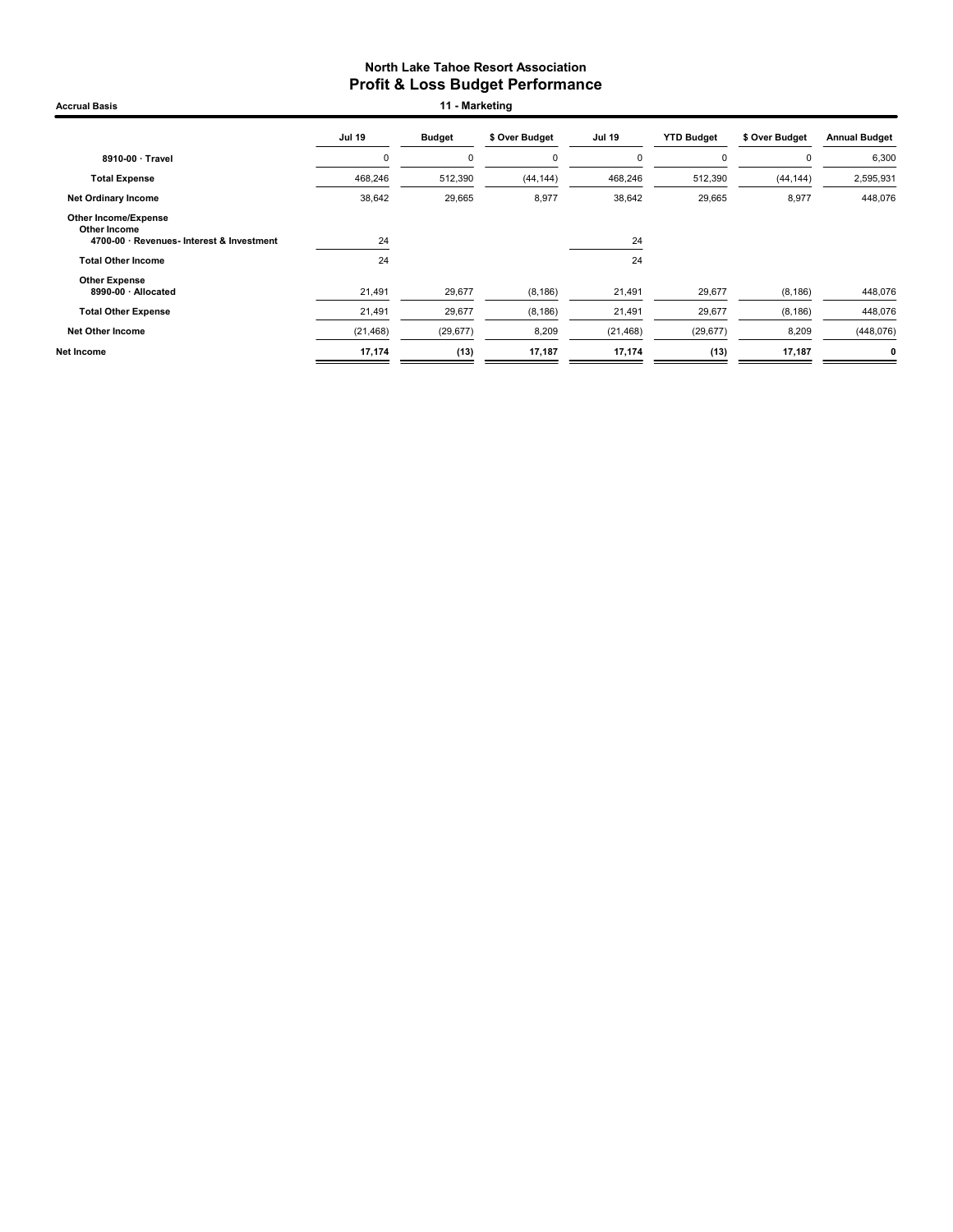| <b>Accrual Basis</b>                                                                                                                                                                                                                                                                                                                                                                                                                                                                                                                                                                                           | 30 - Conference                                                                                                                         |                                                                                                                            |                                                                                                                   |                                                                                                                                         |                                                                                                                            |                                                                                                                   |                                                                                                                                                   |  |  |
|----------------------------------------------------------------------------------------------------------------------------------------------------------------------------------------------------------------------------------------------------------------------------------------------------------------------------------------------------------------------------------------------------------------------------------------------------------------------------------------------------------------------------------------------------------------------------------------------------------------|-----------------------------------------------------------------------------------------------------------------------------------------|----------------------------------------------------------------------------------------------------------------------------|-------------------------------------------------------------------------------------------------------------------|-----------------------------------------------------------------------------------------------------------------------------------------|----------------------------------------------------------------------------------------------------------------------------|-------------------------------------------------------------------------------------------------------------------|---------------------------------------------------------------------------------------------------------------------------------------------------|--|--|
|                                                                                                                                                                                                                                                                                                                                                                                                                                                                                                                                                                                                                | <b>Jul 19</b>                                                                                                                           | <b>Budget</b>                                                                                                              | \$ Over Budget                                                                                                    | <b>Jul 19</b>                                                                                                                           | <b>YTD Budget</b>                                                                                                          | \$ Over Budget                                                                                                    | <b>Annual Budget</b>                                                                                                                              |  |  |
| <b>Ordinary Income/Expense</b>                                                                                                                                                                                                                                                                                                                                                                                                                                                                                                                                                                                 |                                                                                                                                         |                                                                                                                            |                                                                                                                   |                                                                                                                                         |                                                                                                                            |                                                                                                                   |                                                                                                                                                   |  |  |
| Income<br>4050-00 County of Placer TOT Funding<br>4600-00 · Commissions                                                                                                                                                                                                                                                                                                                                                                                                                                                                                                                                        | 33,211                                                                                                                                  | 33,211                                                                                                                     | (0)                                                                                                               | 33,211                                                                                                                                  | 33,211                                                                                                                     | (0)                                                                                                               | 383,252                                                                                                                                           |  |  |
| 4601-00 Commissions - South Shore<br>4600-00 · Commissions - Other                                                                                                                                                                                                                                                                                                                                                                                                                                                                                                                                             | 6,563<br>681                                                                                                                            | $\mathbf 0$<br>$\mathbf 0$                                                                                                 | 6,563<br>681                                                                                                      | 6,563<br>681                                                                                                                            | $\Omega$<br>$\pmb{0}$                                                                                                      | 6,563<br>681                                                                                                      | $\mathbf 0$<br>28,276                                                                                                                             |  |  |
| Total 4600-00 · Commissions                                                                                                                                                                                                                                                                                                                                                                                                                                                                                                                                                                                    | 7,245                                                                                                                                   | $\mathbf 0$                                                                                                                | 7,245                                                                                                             | 7,245                                                                                                                                   | $\mathbf 0$                                                                                                                | 7,245                                                                                                             | 28,276                                                                                                                                            |  |  |
| <b>Total Income</b>                                                                                                                                                                                                                                                                                                                                                                                                                                                                                                                                                                                            | 40,456                                                                                                                                  | 33,211                                                                                                                     | 7,244                                                                                                             | 40,456                                                                                                                                  | 33,211                                                                                                                     | 7,244                                                                                                             | 411,528                                                                                                                                           |  |  |
| <b>Gross Profit</b>                                                                                                                                                                                                                                                                                                                                                                                                                                                                                                                                                                                            | 40,456                                                                                                                                  | 33,211                                                                                                                     | 7,244                                                                                                             | 40,456                                                                                                                                  | 33,211                                                                                                                     | 7,244                                                                                                             | 411,528                                                                                                                                           |  |  |
| <b>Expense</b><br>5000-00 · Salaries & Wages<br>5010-00 · Sales Commissions<br>5020-00 · P/R - Tax Expense<br>5030-00 · P/R - Health Insurance Expense<br>5040-00 · P/R - Workmans Comp<br>5060-00 $\cdot$ 401 (k)<br>5061-00 · 401k Profit Sharing<br>5070-00 · Other Benefits and Expenses<br>5000-00 · Salaries & Wages - Other<br>Total 5000-00 · Salaries & Wages<br>5100-00 · Rent<br>5110-00 · Utilities<br>5140-00 · Repairs & Maintenance<br>5150-00 · Office - Cleaning<br>5100-00 · Rent - Other<br>Total 5100-00 · Rent<br>5310-00 · Telephone<br>5320-00 · Telephone<br>Total 5310-00 · Telephone | 1,876<br>926<br>1,383<br>83<br>510<br>$\mathbf 0$<br>17<br>12,758<br>17,553<br>99<br>$\mathbf 0$<br>100<br>1,146<br>1,345<br>275<br>275 | 800<br>1,064<br>1,754<br>88<br>501<br>80<br>$\Omega$<br>12,514<br>16,800<br>66<br>45<br>94<br>1,025<br>1,230<br>300<br>300 | 1,076<br>(138)<br>(371)<br>(5)<br>10<br>(80)<br>17<br>244<br>753<br>33<br>(45)<br>6<br>121<br>115<br>(25)<br>(25) | 1,876<br>926<br>1,383<br>83<br>510<br>$\mathbf 0$<br>17<br>12,758<br>17,553<br>99<br>$\mathbf 0$<br>100<br>1,146<br>1,345<br>275<br>275 | 800<br>1,064<br>1,754<br>88<br>501<br>80<br>$\Omega$<br>12,514<br>16,800<br>66<br>45<br>94<br>1,025<br>1,230<br>300<br>300 | 1,076<br>(138)<br>(371)<br>(5)<br>10<br>(80)<br>17<br>244<br>753<br>33<br>(45)<br>6<br>121<br>115<br>(25)<br>(25) | 9,600<br>12,764<br>21,048<br>1,051<br>6,007<br>960<br>$\Omega$<br>150,168<br>201,598<br>792<br>540<br>1,128<br>12,300<br>14,760<br>3,600<br>3,600 |  |  |
| 5420-00 - Mail - USPS                                                                                                                                                                                                                                                                                                                                                                                                                                                                                                                                                                                          | 17                                                                                                                                      | 15                                                                                                                         | $\overline{2}$                                                                                                    | 17                                                                                                                                      | 15                                                                                                                         | $\overline{2}$                                                                                                    | 180                                                                                                                                               |  |  |
| 5520-00 · Supplies<br>5525-00 · Supplies- Computer <\$1000<br>5520-00 · Supplies - Other                                                                                                                                                                                                                                                                                                                                                                                                                                                                                                                       | $\mathbf 0$<br>62                                                                                                                       | 31<br>28                                                                                                                   | (31)<br>34                                                                                                        | $\pmb{0}$<br>62                                                                                                                         | 31<br>28                                                                                                                   | (31)<br>34                                                                                                        | 372<br>594                                                                                                                                        |  |  |
| Total 5520-00 · Supplies                                                                                                                                                                                                                                                                                                                                                                                                                                                                                                                                                                                       | 62                                                                                                                                      | 59                                                                                                                         | 3                                                                                                                 | 62                                                                                                                                      | 59                                                                                                                         | 3                                                                                                                 | 966                                                                                                                                               |  |  |
| 5700-00 · Equipment Support & Maintenance<br>5710-00 · Taxes, Licenses & Fees<br>5740-00 · Equipment Rental/Leasing<br>6730-00 · Marketing Cooperative/Media<br>8200-00 · Associate Relations<br>8810-00 · Dues & Subscriptions                                                                                                                                                                                                                                                                                                                                                                                | $\mathbf 0$<br>29<br>122<br>10,579<br>0<br>0                                                                                            | $\mathbf 0$<br>$\mathbf 0$<br>125<br>10,579<br>80<br>20                                                                    | $\mathbf 0$<br>29<br>(3)<br>$\mathbf 0$<br>(80)<br>(20)                                                           | $\mathbf 0$<br>29<br>122<br>10,579<br>0<br>$\Omega$                                                                                     | $\mathbf 0$<br>$\mathbf 0$<br>125<br>10,579<br>80<br>20                                                                    | $\mathbf 0$<br>29<br>(3)<br>$\mathbf 0$<br>(80)<br>(20)                                                           | 240<br>1,496<br>126,916<br>960<br>240                                                                                                             |  |  |
| <b>Total Expense</b>                                                                                                                                                                                                                                                                                                                                                                                                                                                                                                                                                                                           | 29,982                                                                                                                                  | 29,207                                                                                                                     | 774                                                                                                               | 29,982                                                                                                                                  | 29,207                                                                                                                     | 774                                                                                                               | 350,956                                                                                                                                           |  |  |
| <b>Net Ordinary Income</b>                                                                                                                                                                                                                                                                                                                                                                                                                                                                                                                                                                                     | 10,474                                                                                                                                  | 4,004                                                                                                                      | 6,470                                                                                                             | 10,474                                                                                                                                  | 4,004                                                                                                                      | 6,470                                                                                                             | 60,572                                                                                                                                            |  |  |
| Other Income/Expense<br><b>Other Expense</b><br>8990-00 · Allocated                                                                                                                                                                                                                                                                                                                                                                                                                                                                                                                                            | 2,899                                                                                                                                   | 4,004                                                                                                                      | (1, 105)                                                                                                          | 2,899                                                                                                                                   | 4,004                                                                                                                      | (1, 105)                                                                                                          | 60,572                                                                                                                                            |  |  |
| <b>Total Other Expense</b>                                                                                                                                                                                                                                                                                                                                                                                                                                                                                                                                                                                     | 2,899                                                                                                                                   | 4,004                                                                                                                      | (1, 105)                                                                                                          | 2,899                                                                                                                                   | 4,004                                                                                                                      | (1, 105)                                                                                                          | 60,572                                                                                                                                            |  |  |
| <b>Net Other Income</b>                                                                                                                                                                                                                                                                                                                                                                                                                                                                                                                                                                                        | (2,899)                                                                                                                                 | (4,004)                                                                                                                    | 1,105                                                                                                             | (2,899)                                                                                                                                 | (4,004)                                                                                                                    | 1,105                                                                                                             | (60, 572)                                                                                                                                         |  |  |
|                                                                                                                                                                                                                                                                                                                                                                                                                                                                                                                                                                                                                |                                                                                                                                         | 0                                                                                                                          |                                                                                                                   |                                                                                                                                         | $\mathbf 0$                                                                                                                |                                                                                                                   | 0                                                                                                                                                 |  |  |
| Net Income                                                                                                                                                                                                                                                                                                                                                                                                                                                                                                                                                                                                     | 7,575                                                                                                                                   |                                                                                                                            | 7,575                                                                                                             | 7,575                                                                                                                                   |                                                                                                                            | 7,575                                                                                                             |                                                                                                                                                   |  |  |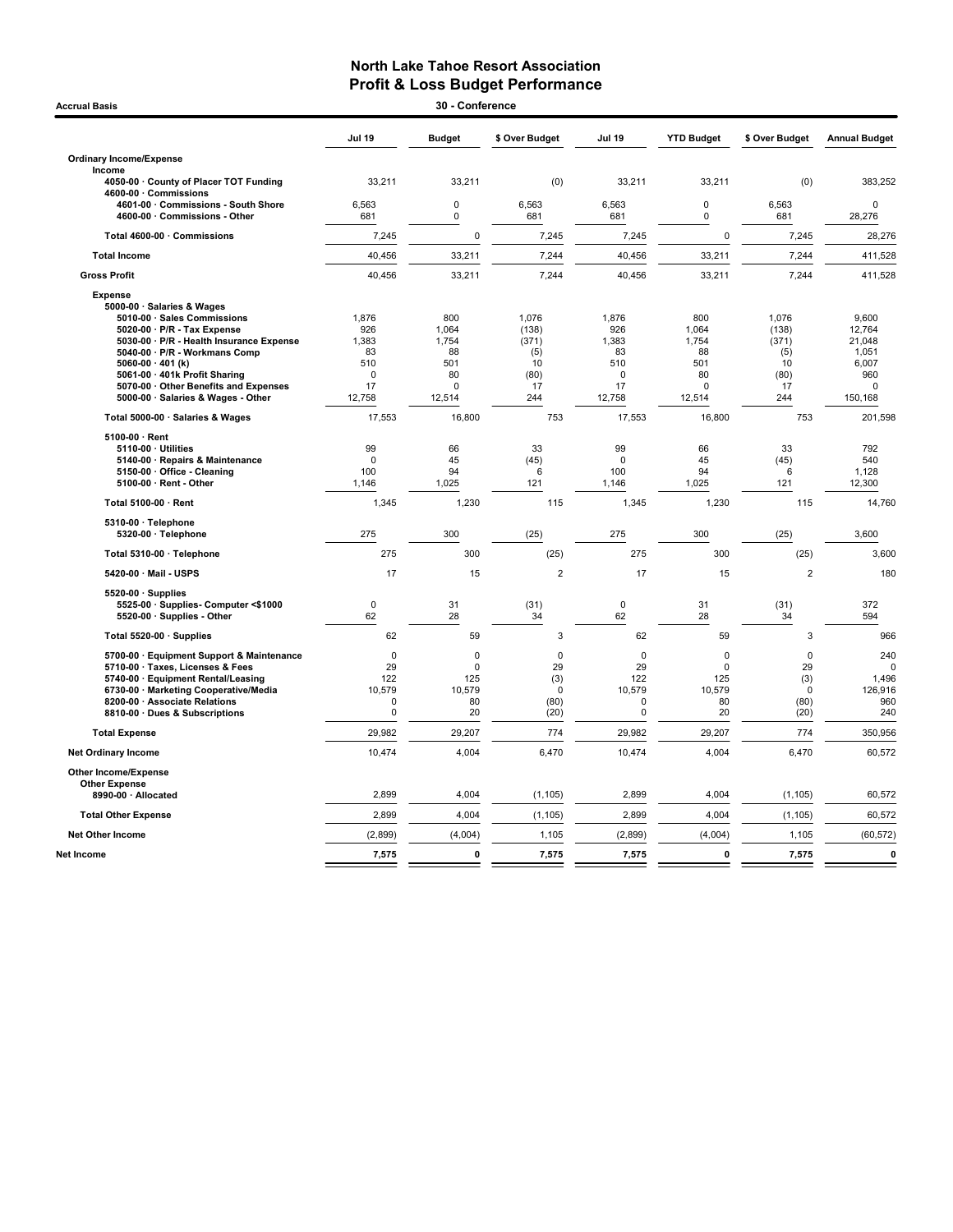Accrual Basis 42 - Visitor Center

|                                                                                                                                                                                                                                                                                                               | <b>Jul 19</b>                                                            | <b>Budget</b>                                                            | \$ Over Budget                                              | <b>Jul 19</b>                                                         | <b>YTD Budget</b>                                                        | \$ Over Budget                                                     | <b>Annual Budget</b>                                                |
|---------------------------------------------------------------------------------------------------------------------------------------------------------------------------------------------------------------------------------------------------------------------------------------------------------------|--------------------------------------------------------------------------|--------------------------------------------------------------------------|-------------------------------------------------------------|-----------------------------------------------------------------------|--------------------------------------------------------------------------|--------------------------------------------------------------------|---------------------------------------------------------------------|
| <b>Ordinary Income/Expense</b>                                                                                                                                                                                                                                                                                |                                                                          |                                                                          |                                                             |                                                                       |                                                                          |                                                                    |                                                                     |
| Income<br>4050-00 County of Placer TOT Funding                                                                                                                                                                                                                                                                | 31,331                                                                   | 31,331                                                                   | $\mathbf 0$                                                 | 31,331                                                                | 31,331                                                                   | $\mathbf 0$                                                        | 398,306                                                             |
| 46000 · Merchandise Sales<br>4502-00 · Non-Retail VIC income<br>46000 · Merchandise Sales - Other                                                                                                                                                                                                             | 20<br>14,354                                                             | 400<br>17,000                                                            | (380)<br>(2,646)                                            | 20<br>14,354                                                          | 400<br>17,000                                                            | (380)<br>(2,646)                                                   | 4.800<br>108,100                                                    |
| Total 46000 · Merchandise Sales                                                                                                                                                                                                                                                                               | 14,374                                                                   | 17,400                                                                   | (3,026)                                                     | 14,374                                                                | 17,400                                                                   | (3,026)                                                            | 112,900                                                             |
| <b>Total Income</b>                                                                                                                                                                                                                                                                                           | 45,705                                                                   | 48,731                                                                   | (3,026)                                                     | 45,705                                                                | 48,731                                                                   | (3,026)                                                            | 511,206                                                             |
| <b>Gross Profit</b>                                                                                                                                                                                                                                                                                           | 45,705                                                                   | 48,731                                                                   | (3,026)                                                     | 45,705                                                                | 48,731                                                                   | (3,026)                                                            | 511,206                                                             |
| <b>Expense</b><br>5000-00 · Salaries & Wages<br>5020-00 · P/R - Tax Expense<br>5030-00 · P/R - Health Insurance Expense<br>5040-00 · P/R - Workmans Comp<br>$5060 - 00 \cdot 401$ (k)<br>5070-00 Other Benefits and Expenses<br>5000-00 · Salaries & Wages - Other                                            | 2,055<br>893<br>586<br>630<br>45<br>20,960                               | 1,764<br>2,225<br>810<br>720<br>80<br>18,000                             | 291<br>(1, 332)<br>(224)<br>(90)<br>(35)<br>2,960           | 2,055<br>893<br>586<br>630<br>45<br>20,960                            | 1,764<br>2,225<br>810<br>720<br>80<br>18,000                             | 291<br>(1, 332)<br>(224)<br>(90)<br>(35)<br>2,960                  | 17,362<br>26,700<br>7,856<br>6,984<br>960<br>174,600                |
| Total 5000-00 · Salaries & Wages                                                                                                                                                                                                                                                                              | 25,169                                                                   | 23,599                                                                   | 1,570                                                       | 25,169                                                                | 23,599                                                                   | 1,570                                                              | 234,462                                                             |
| 5100-00 · Rent<br>5110-00 · Utilities<br>5140-00 · Repairs & Maintenance<br>5150-00 · Office - Cleaning<br>5100-00 · Rent - Other                                                                                                                                                                             | 455<br>$\Omega$<br>20<br>6,502                                           | 600<br>1,000<br>50<br>6,500                                              | (145)<br>(1,000)<br>(30)<br>$\overline{2}$                  | 455<br>$^{\circ}$<br>20<br>6,502                                      | 600<br>1,000<br>50<br>6,500                                              | (145)<br>(1,000)<br>(30)<br>$\overline{2}$                         | 7,600<br>12,000<br>2.500<br>78,800                                  |
| Total 5100-00 · Rent                                                                                                                                                                                                                                                                                          | 6,977                                                                    | 8,150                                                                    | (1, 173)                                                    | 6,977                                                                 | 8,150                                                                    | (1, 173)                                                           | 100,900                                                             |
| 5310-00 · Telephone<br>5320-00 · Telephone                                                                                                                                                                                                                                                                    | 217                                                                      | 242                                                                      | (25)                                                        | 217                                                                   | 242                                                                      | (25)                                                               | 2,904                                                               |
| Total 5310-00 · Telephone                                                                                                                                                                                                                                                                                     | 217                                                                      | 242                                                                      | (25)                                                        | 217                                                                   | 242                                                                      | (25)                                                               | 2,904                                                               |
| 5420-00 · Mail - USPS                                                                                                                                                                                                                                                                                         | 12                                                                       | 50                                                                       | (38)                                                        | 12                                                                    | 50                                                                       | (38)                                                               | 600                                                                 |
| $5520-00 \cdot$ Supplies<br>5525-00 · Supplies- Computer <\$1000<br>5520-00 · Supplies - Other                                                                                                                                                                                                                | $\mathbf 0$<br>1,247                                                     | $\overline{1}$<br>350                                                    | (1)<br>897                                                  | $\mathbf 0$<br>1,247                                                  | -1<br>350                                                                | (1)<br>897                                                         | 1,310<br>4,894                                                      |
| Total 5520-00 · Supplies                                                                                                                                                                                                                                                                                      | 1,247                                                                    | 351                                                                      | 896                                                         | 1,247                                                                 | 351                                                                      | 896                                                                | 6,204                                                               |
| 5610-00 · Depreciation<br>5700-00 · Equipment Support & Maintenance<br>5710-00 · Taxes, Licenses & Fees<br>5740-00 · Equipment Rental/Leasing<br>5800-00 · Training Seminars<br>5850-00 · Artist of Month - Commissions<br>6740-00 · Media/Collateral/Production<br>6742-00 · Non-NLT Co-Op Marketing Program | 118<br>$\mathbf 0$<br>20<br>222<br>$\Omega$<br>726<br>$\mathbf 0$<br>200 | 118<br>100<br>$\mathbf 0$<br>235<br>$\Omega$<br>360<br>$\Omega$<br>1,000 | (0)<br>(100)<br>20<br>(13)<br>$\Omega$<br>366<br>0<br>(800) | 118<br>$\mathbf 0$<br>20<br>222<br>$\Omega$<br>726<br>$\Omega$<br>200 | 118<br>100<br>$\mathbf 0$<br>235<br>$\Omega$<br>360<br>$\Omega$<br>1,000 | (0)<br>(100)<br>20<br>(13)<br>$\Omega$<br>366<br>$\Omega$<br>(800) | 1,180<br>1,200<br>155<br>2,820<br>3,000<br>4,320<br>3,000<br>12,000 |
| 8100-00 · Cost of Goods Sold<br>51100 · Freight and Shipping Costs                                                                                                                                                                                                                                            | 218                                                                      | 200                                                                      | 18                                                          | 218                                                                   | 200                                                                      | 18                                                                 | 1,190                                                               |
| 59900 · POS Inventory Adjustments<br>8100-00 · Cost of Goods Sold - Other                                                                                                                                                                                                                                     | 10<br>7,268                                                              | 8,500                                                                    | (1, 232)                                                    | 10<br>7,268                                                           | 8,500                                                                    | (1, 232)                                                           | 54,050                                                              |
| Total 8100-00 · Cost of Goods Sold                                                                                                                                                                                                                                                                            | 7,496                                                                    | 8,700                                                                    | (1, 204)                                                    | 7,496                                                                 | 8,700                                                                    | (1, 204)                                                           | 55,240                                                              |
| 8200-00 · Associate Relations<br>8500-00 · Credit Card Fees<br>8700-00 · Automobile Expenses<br>8750-00 · Meals/Meetings<br>8810-00 · Dues & Subscriptions<br>8910-00 · Travel                                                                                                                                | $\Omega$<br>458<br>36<br>$\mathsf 0$<br>0<br>$\Omega$                    | 58<br>609<br>100<br>65<br>$\mathbf 0$<br>$\Omega$                        | (58)<br>(151)<br>(64)<br>(65)<br>0<br>0                     | 0<br>458<br>36<br>$\mathsf 0$<br>0<br>$\Omega$                        | 58<br>609<br>100<br>65<br>$\mathbf 0$<br>$\Omega$                        | (58)<br>(151)<br>(64)<br>(65)<br>$\mathbf 0$<br>$\Omega$           | 696<br>3,954<br>950<br>780<br>100<br>1,500                          |
| <b>Total Expense</b>                                                                                                                                                                                                                                                                                          | 42,897                                                                   | 43,737                                                                   | (840)                                                       | 42,897                                                                | 43,737                                                                   | (840)                                                              | 435,965                                                             |
| <b>Net Ordinary Income</b>                                                                                                                                                                                                                                                                                    | 2,808                                                                    | 4,994                                                                    | (2, 186)                                                    | 2,808                                                                 | 4,994                                                                    | (2, 186)                                                           | 75,241                                                              |
| <b>Other Income/Expense</b><br><b>Other Expense</b><br>8990-00 · Allocated                                                                                                                                                                                                                                    | 3,617                                                                    | 4,994                                                                    | (1, 377)                                                    | 3,617                                                                 | 4,994                                                                    | (1, 377)                                                           | 75,243                                                              |
| <b>Total Other Expense</b>                                                                                                                                                                                                                                                                                    | 3,617                                                                    | 4,994                                                                    | (1, 377)                                                    | 3,617                                                                 | 4,994                                                                    | (1, 377)                                                           | 75,243                                                              |
| Net Other Income                                                                                                                                                                                                                                                                                              | (3,617)                                                                  | (4,994)                                                                  | 1,377                                                       | (3,617)                                                               | (4,994)                                                                  | 1,377                                                              | (75, 243)                                                           |
| Net Income                                                                                                                                                                                                                                                                                                    | (809)                                                                    | $\mathbf{0}$                                                             | (809)                                                       | (809)                                                                 | $\mathbf{0}$                                                             | (809)                                                              | (2)                                                                 |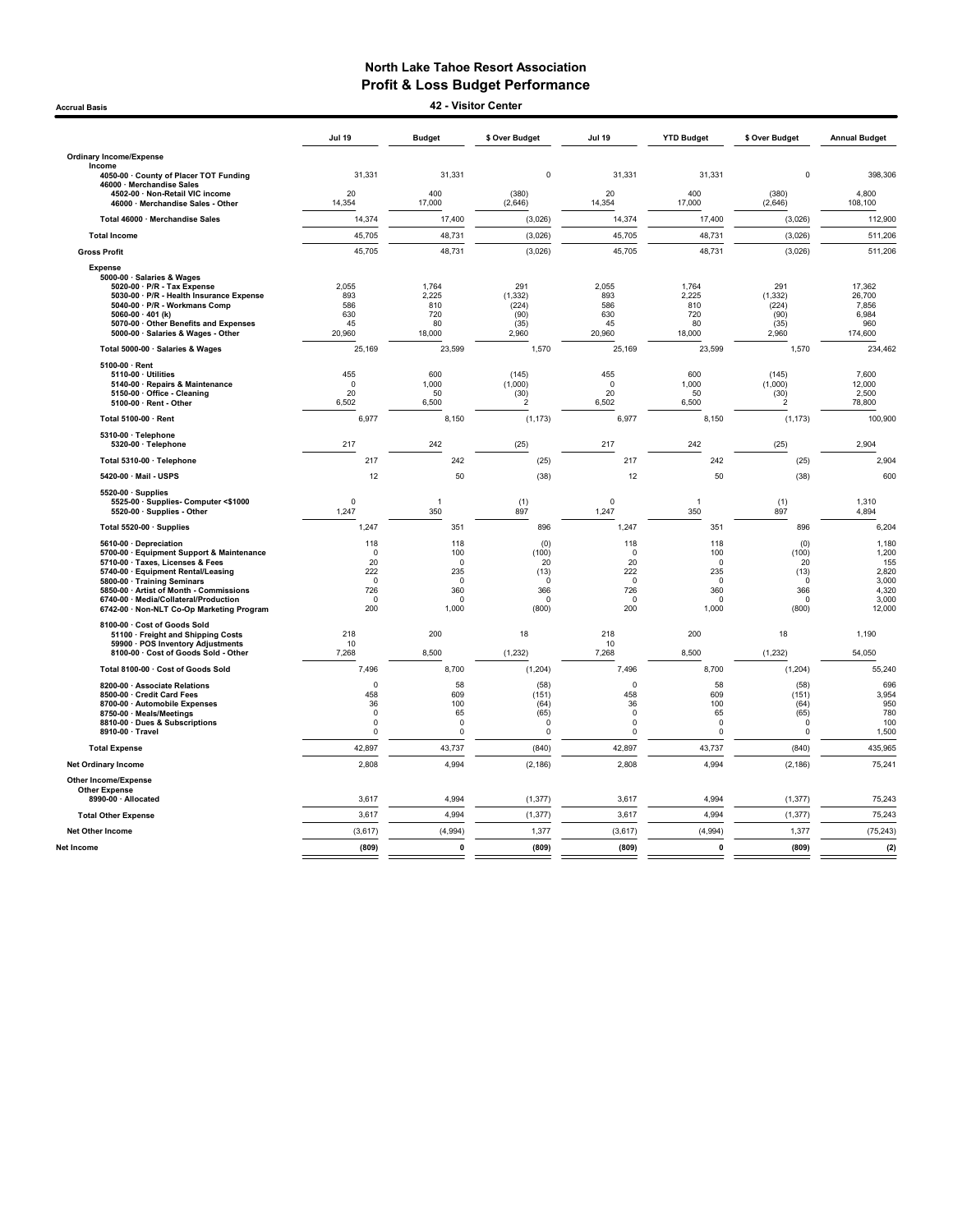|                                                                                                                                                                                                                           | <b>Jul 19</b>                                     | <b>Budget</b>                                   | \$ Over Bu                                | <b>Jul 19</b>                          | <b>YTD Budget</b>                        | \$ Over Bu                          | <b>Annual Bu</b>                |
|---------------------------------------------------------------------------------------------------------------------------------------------------------------------------------------------------------------------------|---------------------------------------------------|-------------------------------------------------|-------------------------------------------|----------------------------------------|------------------------------------------|-------------------------------------|---------------------------------|
| <b>Ordinary Income/Expense</b>                                                                                                                                                                                            |                                                   |                                                 |                                           |                                        |                                          |                                     |                                 |
| Income<br>4050-00 · County of Placer TOT Funding                                                                                                                                                                          | 16,647                                            | 16.647                                          | $\mathbf 0$                               | 16,647                                 | 16.647                                   | 0                                   | 88,866                          |
| <b>Total Income</b>                                                                                                                                                                                                       | 16,647                                            | 16.647                                          | $\mathbf 0$                               | 16.647                                 | 16.647                                   | $\mathbf 0$                         | 88,866                          |
| <b>Gross Profit</b>                                                                                                                                                                                                       | 16,647                                            | 16,647                                          | $\mathbf 0$                               | 16,647                                 | 16,647                                   | $\mathbf 0$                         | 88,866                          |
|                                                                                                                                                                                                                           |                                                   |                                                 |                                           |                                        |                                          |                                     |                                 |
| <b>Expense</b><br>5000-00 · Salaries & Wages<br>5020-00 · P/R - Tax Expense<br>5030-00 · P/R - Health Insurance Expense<br>5040-00 · P/R - Workmans Comp<br>5060-00 $\cdot$ 401 (k)<br>5000-00 · Salaries & Wages - Other | $\mathbf 0$<br>0<br>0<br>$\mathbf 0$<br>$\pmb{0}$ | 33<br>4<br>$\overline{\mathbf{4}}$<br>23<br>567 | (33)<br>(4)<br>(4)<br>(23)<br>(567)       | 0<br>0<br>$\Omega$<br>$\mathbf 0$<br>0 | 33<br>4<br>$\overline{4}$<br>23<br>567   | (33)<br>(4)<br>(4)<br>(23)<br>(567) | 396<br>48<br>48<br>276<br>6,804 |
| Total 5000-00 · Salaries & Wages                                                                                                                                                                                          | $\mathbf 0$                                       | 631                                             | (631)                                     | $\pmb{0}$                              | 631                                      | (631)                               | 7,572                           |
| 5100-00 · Rent                                                                                                                                                                                                            |                                                   |                                                 |                                           |                                        |                                          |                                     |                                 |
| 5110-00 · Utilities<br>5140-00 · Repairs & Maintenance<br>5150-00 · Office - Cleaning<br>5100-00 · Rent - Other                                                                                                           | $\mathbf 0$<br>0<br>0<br>0                        | $\overline{7}$<br>0<br>0<br>72                  | (7)<br>$\mathbf 0$<br>$\mathbf 0$<br>(72) | $\mathbf 0$<br>0<br>$\Omega$<br>0      | $\overline{7}$<br>0<br>$\mathbf 0$<br>72 | (7)<br>0<br>$\Omega$<br>(72)        | 36<br>6<br>41<br>504            |
| Total 5100-00 · Rent                                                                                                                                                                                                      | $\mathbf 0$                                       | 79                                              | (79)                                      | $\pmb{0}$                              | 79                                       | (79)                                | 587                             |
| $5310-00 \cdot$ Telephone<br>5320-00 · Telephone                                                                                                                                                                          | $\mathbf 0$                                       | 62                                              | (62)                                      | 0                                      | 62                                       | (62)                                | 230                             |
| Total 5310-00 · Telephone                                                                                                                                                                                                 | $\mathbf 0$                                       | 62                                              | (62)                                      | $\mathbf 0$                            | 62                                       | (62)                                | 230                             |
| 5420-00 · Mail - USPS                                                                                                                                                                                                     | 0                                                 | 0                                               | $\Omega$                                  | $\mathbf 0$                            | $\mathbf 0$                              | 0                                   | 18                              |
| 5510-00 · Insurance/Bonding                                                                                                                                                                                               | $\Omega$                                          | 5                                               | (5)                                       | $\Omega$                               | 5                                        | (5)                                 | 64                              |
| $5520-00 \cdot$ Supplies<br>5525-00 · Supplies- Computer <\$1000<br>5520-00 · Supplies - Other                                                                                                                            | $\mathbf 0$<br>$\pmb{0}$                          | 1,500<br>3,500                                  | (1,500)<br>(3,500)                        | 0<br>0                                 | 1,500<br>3,500                           | (1,500)<br>(3,500)                  | 1,560<br>10,510                 |
| Total 5520-00 · Supplies                                                                                                                                                                                                  | $\mathbf 0$                                       | 5,000                                           | (5,000)                                   | $\mathbf 0$                            | 5,000                                    | (5,000)                             | 12,070                          |
| 5740-00 · Equipment Rental/Leasing                                                                                                                                                                                        | 0                                                 | 3                                               | (3)                                       | $\pmb{0}$                              | 3                                        | (3)                                 | 216                             |
| 5900-00 · Professional Fees<br>5921-00 · Professional Fees - Other<br>5900-00 · Professional Fees - Other                                                                                                                 | 10,148<br>0                                       | 10,000                                          | (10,000)                                  | 10,148<br>0                            | 10,000                                   | (10,000)                            | 55,000                          |
| Total 5900-00 · Professional Fees                                                                                                                                                                                         | 10,148                                            | 10.000                                          | 148                                       | 10.148                                 | 10,000                                   | 148                                 | 55,000                          |
| 8700-00 · Automobile Expenses<br>8750-00 · Meals/Meetings                                                                                                                                                                 | $\mathbf 0$<br>0                                  | $\mathbf 0$<br>0                                | $\mathbf 0$<br>$\mathbf 0$                | $\mathbf 0$<br>$\mathbf 0$             | $\mathbf 0$<br>$\pmb{0}$                 | $\mathbf 0$<br>0                    | 25<br>4                         |
| <b>Total Expense</b>                                                                                                                                                                                                      | 10,148                                            | 15,780                                          | (5,633)                                   | 10,148                                 | 15,780                                   | (5,633)                             | 75,786                          |
| <b>Net Ordinary Income</b>                                                                                                                                                                                                | 6,500                                             | 867                                             | 5,633                                     | 6,500                                  | 867                                      | 5,633                               | 13,080                          |
| <b>Other Income/Expense</b><br><b>Other Expense</b>                                                                                                                                                                       |                                                   |                                                 |                                           |                                        |                                          |                                     |                                 |
| 8990-00 · Allocated                                                                                                                                                                                                       | 628                                               | 867                                             | (239)                                     | 628                                    | 867                                      | (239)                               | 13,080                          |
| <b>Total Other Expense</b>                                                                                                                                                                                                | 628                                               | 867                                             | (239)                                     | 628                                    | 867                                      | (239)                               | 13,080                          |
| <b>Net Other Income</b>                                                                                                                                                                                                   | (628)                                             | (867)                                           | 239                                       | (628)                                  | (867)                                    | 239                                 | (13,080)                        |
| Net Income                                                                                                                                                                                                                | 5,872                                             | 0                                               | 5,872                                     | 5,872                                  | $\mathbf{0}$                             | 5,872                               | 0                               |

**Accrual Basis**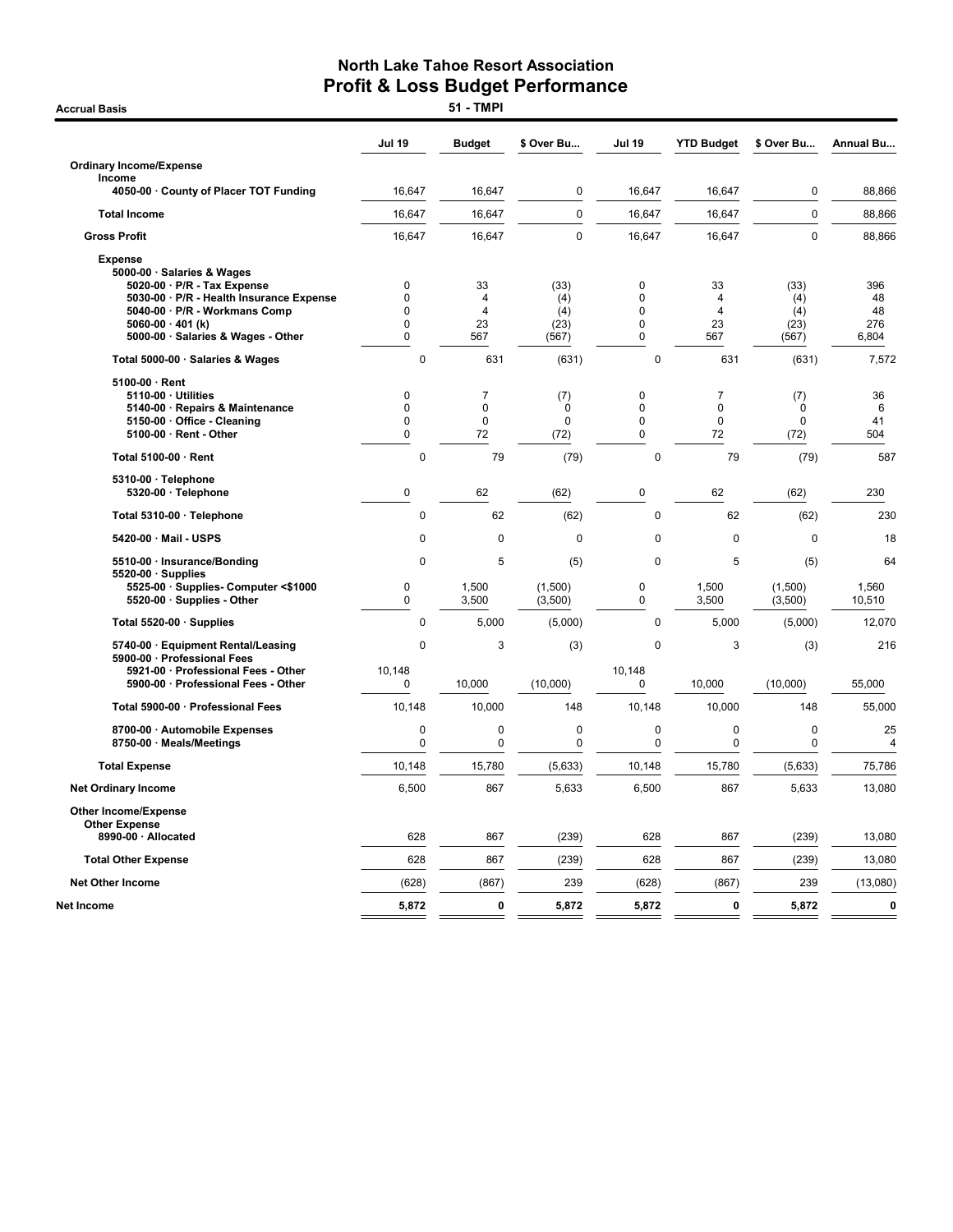| <b>Accrual Basis</b>                                                                                                  | 60 - Membership         |               |                  |                  |                   |                 |                      |
|-----------------------------------------------------------------------------------------------------------------------|-------------------------|---------------|------------------|------------------|-------------------|-----------------|----------------------|
|                                                                                                                       | <b>Jul 19</b>           | <b>Budget</b> | \$ Over Budget   | Jul 19           | <b>YTD Budget</b> | \$ Over Budget  | <b>Annual Budget</b> |
| <b>Ordinary Income/Expense</b>                                                                                        |                         |               |                  |                  |                   |                 |                      |
| Income<br>4200-00 · Membership Dues Revenue<br>4250-00 · Revenues-Membership Activities<br>4250-01 · Community Awards | 11,093                  | 10,833        | 259              | 11,093           | 10,833            | 259             | 130.000              |
| 4250-04 · Silent Auction                                                                                              | 0                       | 0             | 0                | 0                | 0                 | 0               | 17,000               |
| 4250-05 · Sponsorships<br>4250-01 Community Awards - Other                                                            | $\Omega$<br>$\Omega$    | 0<br>0        | $\mathbf 0$<br>0 | $\mathbf 0$<br>0 | $\mathbf 0$<br>0  | 0<br>0          | 17,000<br>16,000     |
| Total 4250-01 · Community Awards                                                                                      | 0                       | 0             | 0                | 0                | 0                 | $\mathbf 0$     | 50,000               |
| 4250-02 · Chamber Events                                                                                              | 0                       | $\mathbf 0$   | 0                | 0                | 0                 | $\mathbf 0$     | 2,500                |
| 4250-03 · Summer/Winter Rec Luncheon<br>4251-00 · Tues AM Breakfast Club                                              | $\mathbf 0$             | $\mathbf 0$   | $\mathbf 0$      | 0                | $\mathbf 0$       | $\mathbf 0$     | 2,700                |
| 4251-01 · Tues AM Breakfast Club Sponsors<br>4251-00 · Tues AM Breakfast Club - Other                                 | 0<br>0                  | 583<br>0      | (583)<br>0       | $\mathsf 0$<br>0 | 583<br>$\pmb{0}$  | (583)<br>0      | 7,000<br>3,000       |
| Total 4251-00 · Tues AM Breakfast Club                                                                                | $\mathbf 0$             | 583           | (583)            | 0                | 583               | (583)           | 10,000               |
|                                                                                                                       |                         |               |                  |                  |                   |                 |                      |
| 4250-00 · Revenues-Membership Activities - Other                                                                      | 600                     |               |                  | 600              |                   |                 |                      |
| Total 4250-00 · Revenues-Membership Activities                                                                        | 600                     | 583           | 17               | 600              | 583               | 17              | 65,200               |
| 4253-00 · Revenue- Other                                                                                              | 0                       | 333           | (333)            | $\mathbf 0$      | 333               | (333)           | 4,000                |
| <b>Total Income</b>                                                                                                   | 11,693                  | 11,750        | (58)             | 11,693           | 11,750            | (58)            | 199,200              |
| <b>Gross Profit</b>                                                                                                   | 11,693                  | 11,750        | (58)             | 11,693           | 11,750            | (58)            | 199,200              |
| <b>Expense</b><br>5000-00 · Salaries & Wages<br>5000-01 · In-Market Administration                                    | (1, 375)                | (1, 375)      | 0                | (1, 375)         | (1, 375)          | 0               | (16, 500)            |
| 5020-00 · P/R - Tax Expense                                                                                           | 171                     | 434           | (264)            | 171              | 434               | (264)           | 5,211                |
| 5030-00 · P/R - Health Insurance Expense<br>5040-00 · P/R - Workmans Comp                                             | 184<br>19               | 849<br>44     | (665)<br>(25)    | 184<br>19        | 849<br>44         | (665)<br>(25)   | 10,188<br>532        |
| 5060-00 $\cdot$ 401 (k)                                                                                               | 108                     | 253           | (145)            | 108              | 253               | (145)           | 3,038                |
| 5070-00 · Other Benefits and Expenses<br>5000-00 · Salaries & Wages - Other                                           | $\overline{4}$<br>3,496 | 13<br>6,329   | (9)<br>(2,833)   | 4<br>3,496       | 13<br>6,329       | (9)<br>(2, 833) | 160<br>75,948        |
| Total 5000-00 · Salaries & Wages                                                                                      | 2,608                   | 6,548         | (3,940)          | 2,608            | 6,548             | (3,940)         | 78,577               |
| $5100-00 \cdot$ Rent                                                                                                  |                         |               |                  |                  |                   |                 |                      |
| $5110-00 \cdot$ Utilities<br>5140-00 · Repairs & Maintenance                                                          | 47<br>0                 | 36<br>44      | 11<br>(44)       | 47<br>0          | 36<br>44          | 11<br>(44)      | 430<br>525           |
| 5150-00 · Office - Cleaning<br>5100-00 · Rent - Other                                                                 | 48<br>637               | 27<br>497     | 21<br>140        | 48<br>637        | 27<br>497         | 21<br>140       | 320<br>5,965         |
| Total 5100-00 · Rent                                                                                                  | 732                     | 603           | 129              | 732              | 603               | 129             | 7,240                |
| 5310-00 · Telephone                                                                                                   |                         |               |                  |                  |                   |                 |                      |
| 5320-00 · Telephone                                                                                                   | 108                     | 150           | (42)             | 108              | 150               | (42)            | 1,800                |
| Total 5310-00 · Telephone                                                                                             | 108                     | 150           | (42)             | 108              | 150               | (42)            | 1,800                |
| 5420-00 Mail - USPS                                                                                                   | 8                       | 8             | (0)              | 8                | 8                 | (0)             | 100                  |
| $5520-00 \cdot$ Supplies<br>5525-00 · Supplies- Computer <\$1000<br>5520-00 · Supplies - Other                        | 0<br>29                 | 42<br>83      | (42)<br>(54)     | 0<br>29          | 42<br>83          | (42)<br>(54)    | 500<br>1,000         |
| Total 5520-00 · Supplies                                                                                              | 29                      | 125           | (96)             | 29               | 125               | (90)            | 1,500                |
| 5710-00 · Taxes, Licenses & Fees                                                                                      | 14                      | 0             | 14               | 14               | $\mathbf 0$       | 14              | $\mathbf 0$          |
| 5740-00 · Equipment Rental/Leasing                                                                                    | 166                     | 225           | (59)             | 166              | 225               | (59)            | 2,700                |
| 5800-00 · Training Seminars<br>5900-00 · Professional Fees                                                            | 0                       | 21            | (21)             | $\pmb{0}$        | 21                | (21)            | 250                  |
| 5921-00 · Professional Fees - Other                                                                                   | 0                       | 83            | (83)             | 0                | 83                | (83)            | 1,000                |
| Total 5900-00 · Professional Fees                                                                                     | 0                       | 83            | (83)             | $\mathbf 0$      | 83                | (83)            | 1,000                |
| 6423-00 · Membership Activities<br>6434-00 Community Awards Dinner                                                    | 285                     | 0             | 285              | 285              | 0                 | 285             | 27,500               |
| 6435-00 · Shop Local Event                                                                                            | 0                       | $\pmb{0}$     | 0                | 0                | 0                 | 0               | 5,000                |
| 6436-00 · Membership - Wnt/Sum Rec Lunch<br>6437-00 · Tuesday Morning Breakfast Club                                  | 318<br>0                | 0<br>500      | 318<br>(500)     | 318<br>0         | 0<br>500          | 318<br>(500)    | 0<br>6,000           |
| 6442-00 · Public Relations/Website                                                                                    | 315                     | 417           | (102)            | 315              | 417               | (102)           | 5,000                |
| 6423-00 · Membership Activities - Other<br>Total 6423-00 · Membership Activities                                      | 570<br>1,488            | 50<br>967     | 520<br>521       | 570<br>1,488     | 50<br>967         | 520<br>521      | 8,500<br>52,000      |
| 8200-00 · Associate Relations                                                                                         | 0                       | 25            | (25)             | $\pmb{0}$        | 25                | (25)            | 300                  |
| 8500-00 · Credit Card Fees                                                                                            | 175                     | 292           | (117)            | 175              | 292               | (117)           | 3,500                |
| 8700-00 · Automobile Expenses<br>8750-00 · Meals/Meetings                                                             | 23<br>37                | 63<br>83      | (40)<br>(46)     | 23<br>37         | 63<br>83          | (40)<br>(46)    | 750<br>1,000         |
| 8810-00 · Dues & Subscriptions                                                                                        | 0                       | 46            | (46)             | 0                | 46                | (46)            | 550                  |
| 8920-00 · Bad Debt                                                                                                    | 1,188                   |               |                  | 1,188            |                   |                 |                      |
| <b>Total Expense</b>                                                                                                  | 6,576                   | 9,239         | (2,663)          | 6,576            | 9,239             | (2,663)         | 151,267              |
| <b>Net Ordinary Income</b>                                                                                            | 5,117                   | 2,511         | 2,606            | 5,117            | 2,511             | 2,606           | 47,933               |

Other Income/Expense Other Expense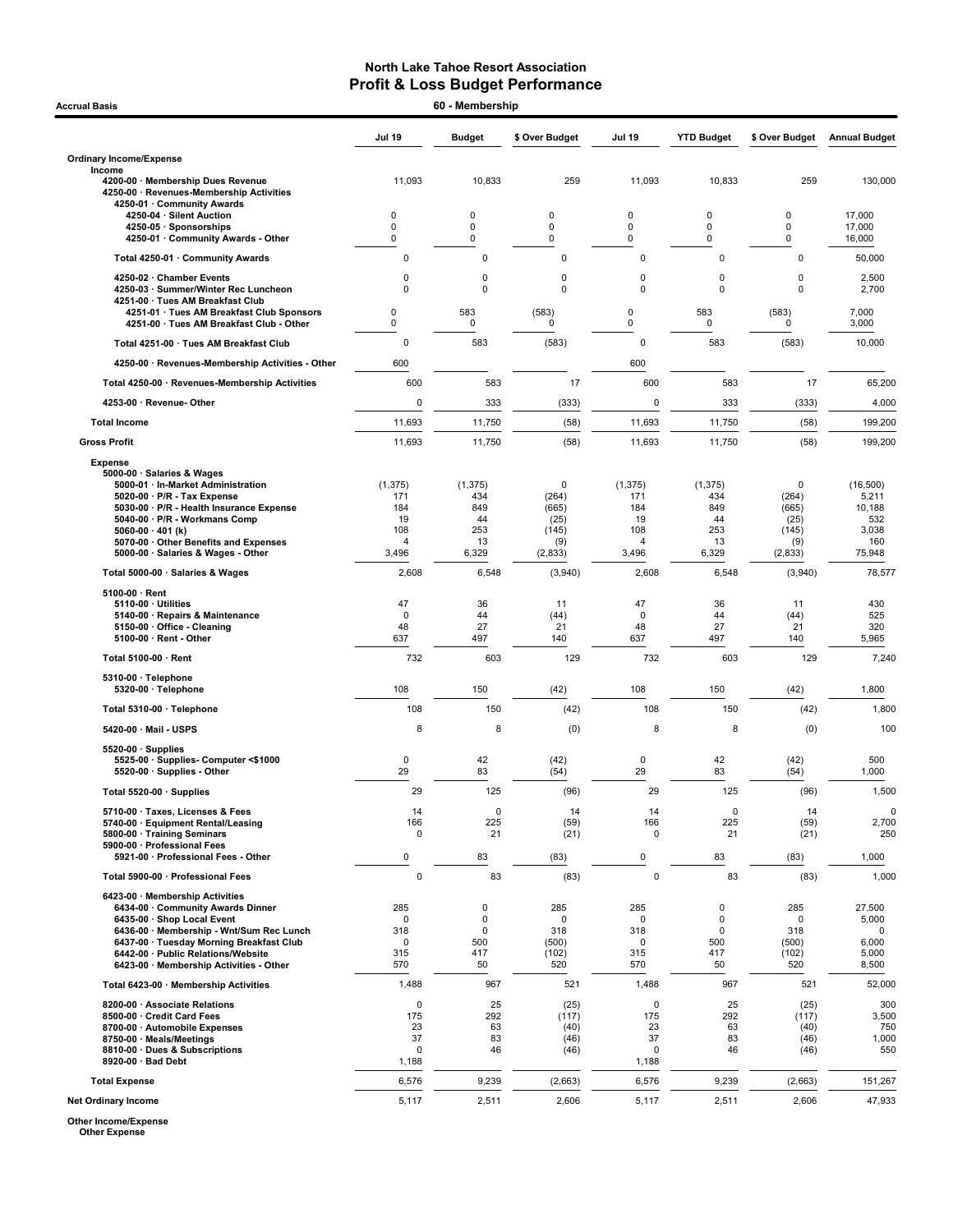| <b>Accrual Basis</b>       | 60 - Membership |               |                |               |                   |                |                      |
|----------------------------|-----------------|---------------|----------------|---------------|-------------------|----------------|----------------------|
|                            | <b>Jul 19</b>   | <b>Budget</b> | \$ Over Budget | <b>Jul 19</b> | <b>YTD Budget</b> | \$ Over Budget | <b>Annual Budget</b> |
| 8990-00 · Allocated        | 1,255           | 1.734         | (479)          | 1,255         | 1,734             | (479)          | 26,107               |
| <b>Total Other Expense</b> | 1.255           | 1,734         | (479)          | 1,255         | 1,734             | (479)          | 26,107               |
| Net Other Income           | (1, 255)        | (1,734)       | 479            | (1, 255)      | (1,734)           | 479            | (26, 107)            |
| Net Income                 | 3,862           | 777           | 3.084          | 3,862         | 777               | 3.084          | 21,826               |